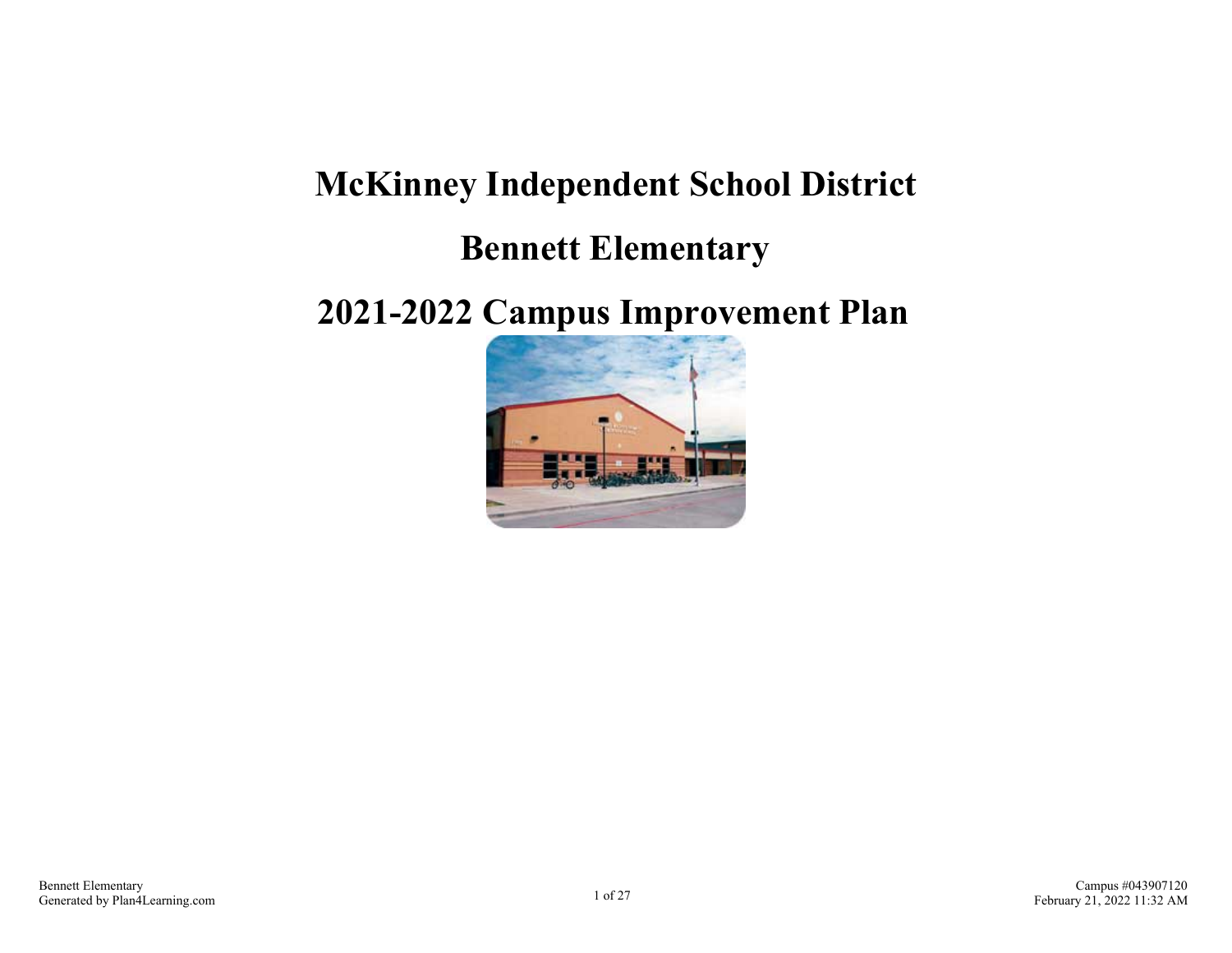## **Mission Statement**

We will provide engaging learning experiences so students can become effective communicators, quality contributors, and socially responsible citizens.

## **Vision**

We are a cohesive, diverse community providing engaging learning experiences for all.

## **Core Beliefs**

Partnerships between students, parents, community members, and staff are foundational to educational success. Positive school culture and a safe environment foster growth. Everyone has inherent value and deserves to be treated with dignity and respect. Learning is an active process requiring engaging tasks and engaging minds. Relevant and authentic experiences ignite continuous, deeper learning. Meaningful relationships enrich learning. Confidence fuels risk taking and higher achievement. Financial stewardship ensures a tomorrow for education.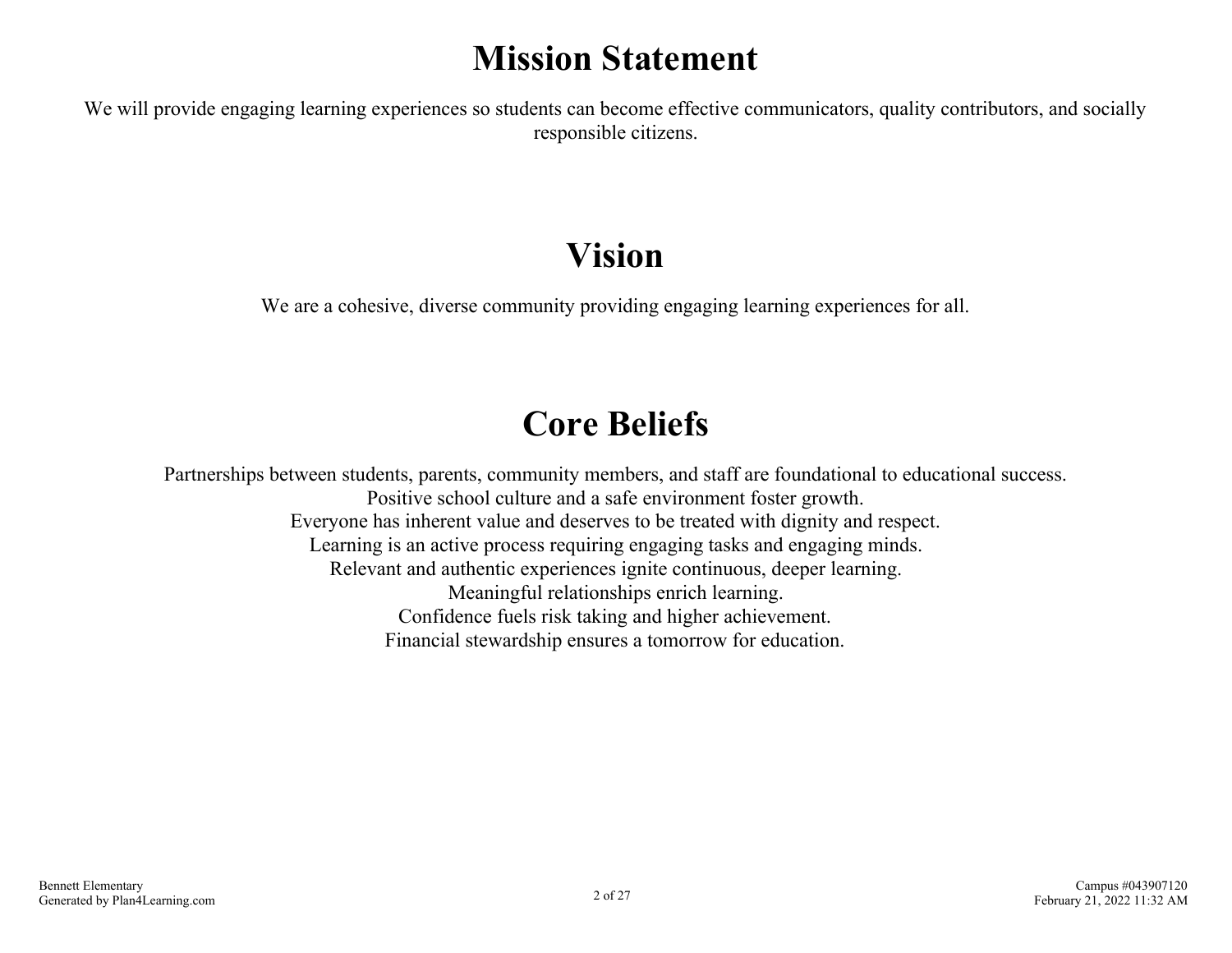## **Table of Contents**

| Comprehensive Needs Assessment                                                                                                                               | 4  |
|--------------------------------------------------------------------------------------------------------------------------------------------------------------|----|
| Demographics                                                                                                                                                 |    |
| <b>Student Achievement</b>                                                                                                                                   |    |
| School Culture and Climate                                                                                                                                   |    |
| Staff Quality, Recruitment, and Retention                                                                                                                    | 9  |
| Curriculum, Instruction, and Assessment                                                                                                                      | 10 |
| Parent and Community Engagement                                                                                                                              | 11 |
| School Context and Organization                                                                                                                              | 12 |
| Technology                                                                                                                                                   | 13 |
| Comprehensive Needs Assessment Data Documentation                                                                                                            | 14 |
| Goals                                                                                                                                                        | 15 |
| Goal 1: TEACHING AND LEARNING BY DESIGN: Bennett Elementary will develop and implement relevant educational opportunities to support academic success in all |    |
| student groups and lead all individuals to their highest capacity for learning.                                                                              | 16 |
| Goal 2: SAFE AND COLLABORATIVE CULTURE: We will provide a safe and positive environment to establish a transparent, open, honest, and trusting relationship  |    |
| where parents, students, teachers and staff are valued as well as equip all members with strategies necessary to face any challenge.                         | 23 |
| Plan Notes                                                                                                                                                   | 26 |
|                                                                                                                                                              |    |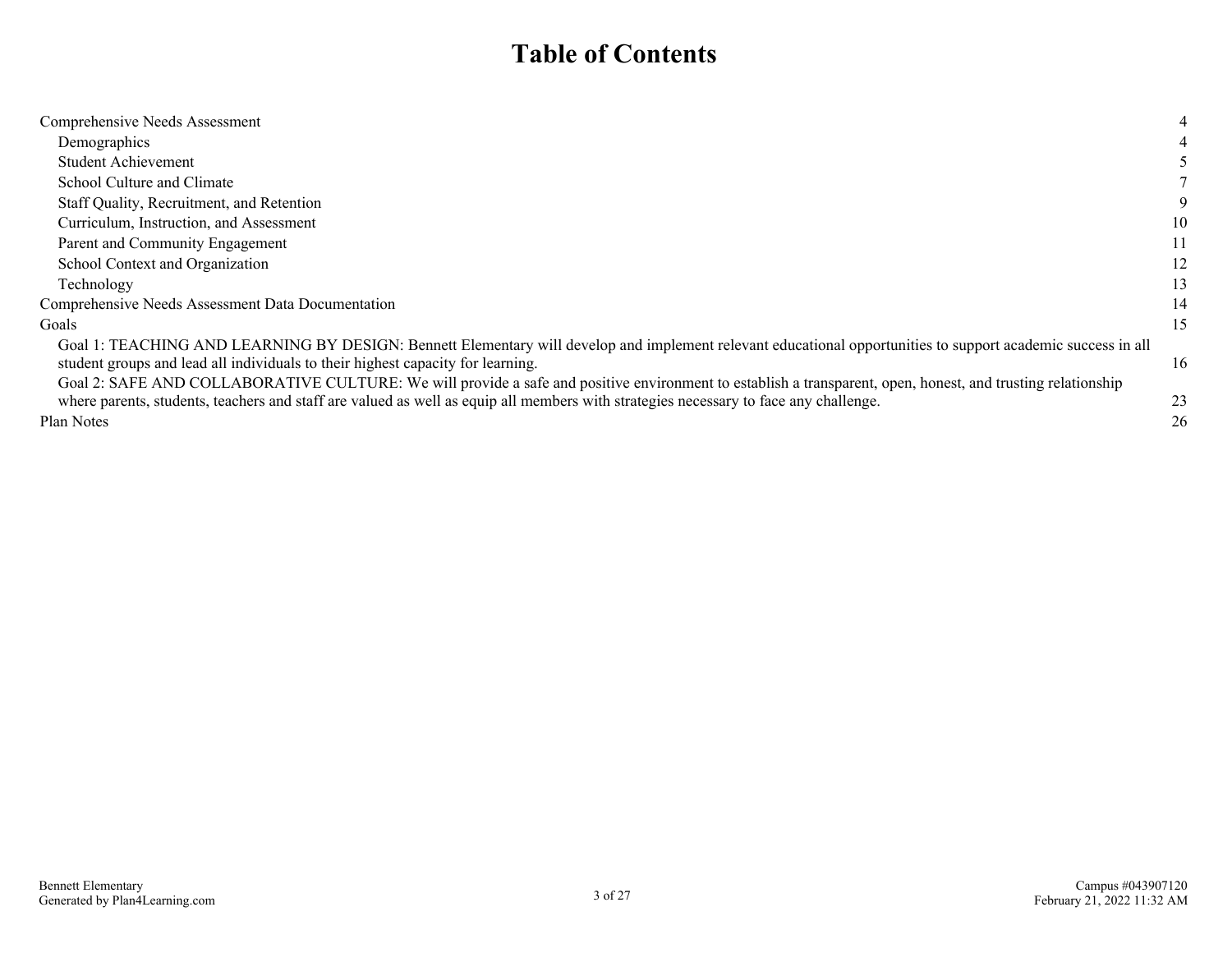## **Comprehensive Needs Assessment**

### <span id="page-3-0"></span>**Demographics**

#### **Demographics Summary**

Bennett Elementary, home of the Bennett Bears, is fortunate to serve 568 extraordinary students in grades Kindergarten through Fifth Grade. Our campus enrollment by ethnicity is: African American – 10%, American Indian – 1%, Asian - 7%, Hispanic – 15%, and White – 67%. 15% of Bennett Elementary students are considered to be economically disadvantaged based on free-reduced lunch status, and Bennett has a 6% mobility rate.

Bennett Elementary has a variety of programs to differentiate the needs of our learners. Many enrichment and acceleration opportunities exist, as well as, programs designed to assist students who require additional support. Some of these programs are as follows:

- Alpha 14% of Bennett students are currently served through the MISD Alpha Program. Alpha is McKinney ISD's specialized program for identified gifted and talented students.
- Special Education 9% of Bennett students are currently served through our special education department. For students with identified eligibility, we provide a full range of special education services including speech, resource, inclusion, and various other support services.
- Student Support Bennett Elementary provides dyslexia services (11% of Bennett students), English as a Second Language services (4% of students), and targeted interventions through the response to intervention process.

#### **Demographics Strengths**

The increasingly diverse ethnicity of our student population brings great strength to our school community. Bennett students are challenged to reach high expectations regardless of their ethnic or socio-economic background. This was apparent in our 2020-2021 school year Assessment data which includes:

#### **Measures of Academic Progress (MAP) Reading:**

- \*Kindergarten 58% above the national norm
- \*1st Grade 76% above the national norm
- \*2nd Grade 75% above the national norm
- \*3rd Grade 75 % above the national norm
- \*4th Grade 78% above the national norm
- \*5th Grade 85% above the national norm

#### **Measures of Academic Progress (MAP) Math:**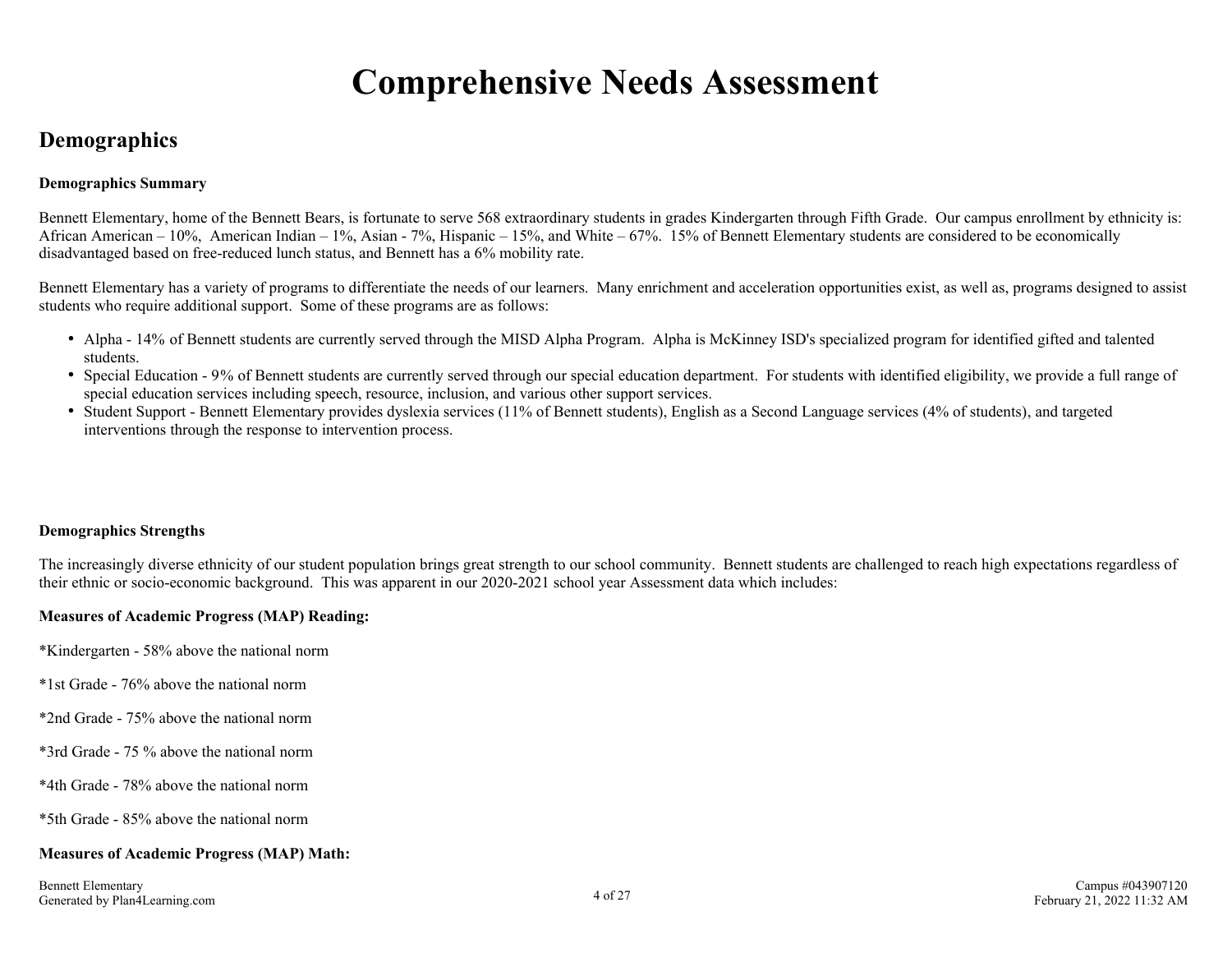\*Kindergarten - 67% above the national norm

- \*1st Grade 91% above the national norm
- \*2nd Grade 69% above the national norm
- \*3rd Grade 70% above the national norm
- \*4th Grade 77% above the national norm
- \*5th Grade 86% above the national norm

### **Science Measures of Academic Progress (MAP):**  $5^{th}$  grade – 88% above national norm

**State of Texas of Academic Assessment Readiness (STAAR):** The student averages at Bennett in 3<sup>rd</sup>, 4<sup>th</sup>, and 5<sup>th</sup> grade outperformed the district and state averages on 3<sup>rd</sup> grade Reading,  $4<sup>th</sup>$  grade Math, Reading, Writing, and 5<sup>th</sup> grade Math, Reading, and Science. Our student performance on  $4<sup>th</sup>$  grade Reading and  $4<sup>th</sup>$  grade Writing increased from last year.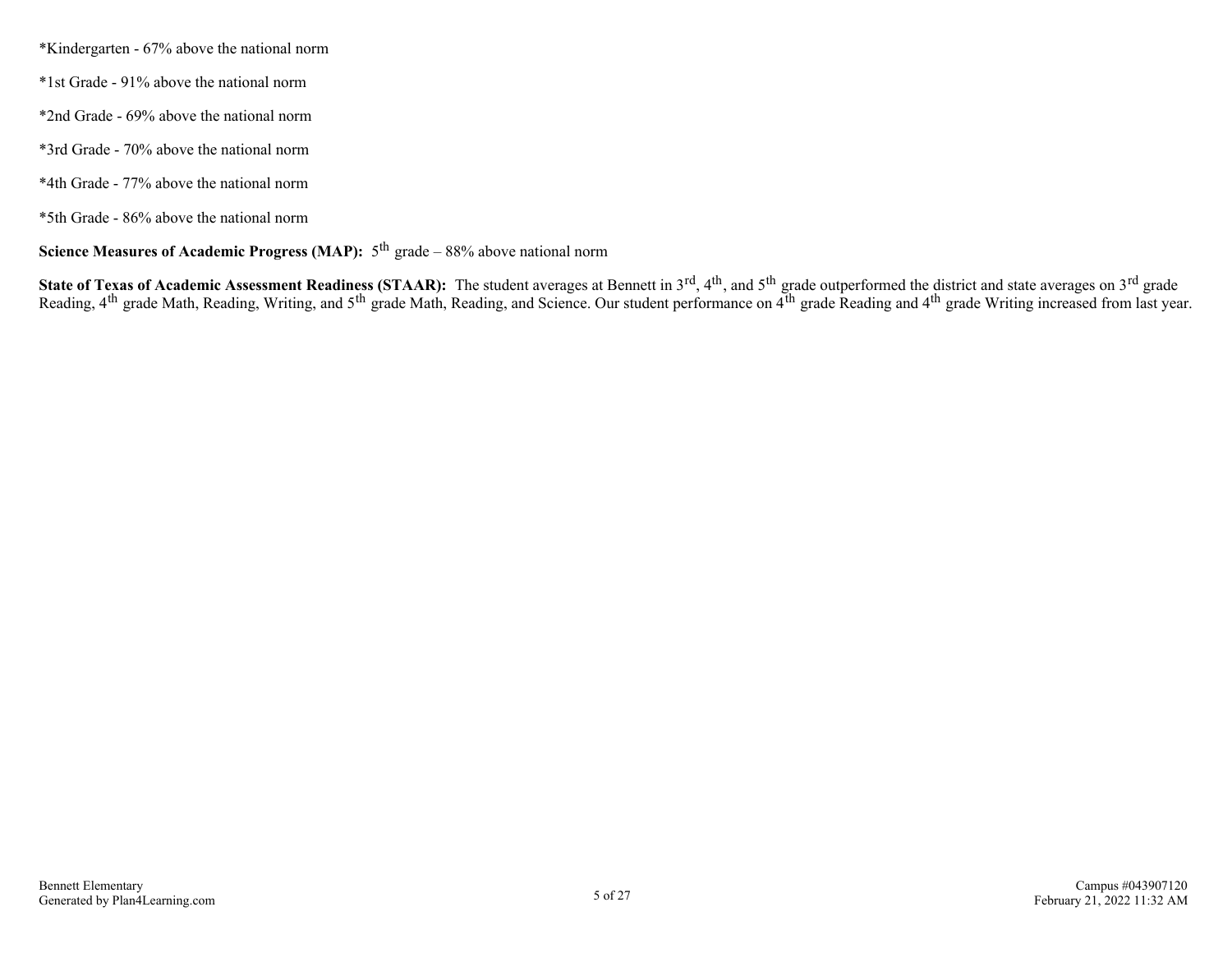### <span id="page-5-0"></span>**Student Achievement**

#### **Student Achievement Summary**

Bennett Elementary students, staff, and parents are committed to continuing McKinney ISD Superintendent, Dr. Rick McDaniel's, "Live Kind" initiative as a way we do business each day at Bennett Elementary and within our community. The focus this year will continue to be "Live Kind Today, Tomorrow, and Forever." We are a cohesive, diverse community providing engaging learning experiences for all. As a learning community, we pride ourselves on building positive relationships with all students, staff, and parents to promote the effectiveness of the home-school partnership to foster student success. Together, we strive to maintain an excellent education for all by promoting exemplary behavior and performance.

McKinney ISD and Bennett Elementary provides engaging learning experiences so students can become effective communicators, quality contributors, and socially responsible citizens. In addition, our staff provides differentiated, relevant, and progressive learning opportunities for all students. Bennett teachers strive to continually design engaging lessons focused on their "who." Classroom instruction is aligned with the student expectations of the state curriculum and the high academic standards of McKinney ISD. Campus administrators monitor teaching and learning through the Model of Instruction, High Reliability Schools Level 1, Level 2, and Level 3, through formal and informal walkthroughs, evaluations, and data meetings to ensure all students reach their highest capacity for learning.

Bennett students benefit from staff members commitment to designing purposeful and engaged learning opportunities for every child every day. Teachers work collaboratively in vertical teams and grade level teams to have meaningful dialogue focused on beliefs and goals to improve teaching and learning. Professional development opportunities are purposefully planned for targeted areas of improvement for all students and staff based on student achievement data, as well as, areas of growth for our teachers.

In addition, our Bennett staff provides differentiated, relevant, and progressive learning opportunities for all students. Bennett teachers strive to continually design engaging lessons focused on their "who." Classroom instruction is aligned with the student expectations of the state curriculum and the high academic standards of McKinney ISD. Multiple forms of data will be collected throughout the year to determine student progress, strengths, and areas to address.

Measures of Academic Progress (MAP), STAAR, Texas English Language Proficiency Assessment System (TELPAS), Developmental Reading Assessment (DRA), as well as, a wide variety of other data sources, have been utilized in the development of Bennett's campus improvement plan. Our data will be reviewed in depth by teachers and staff to plan for instruction and interventions to meet the academic needs of all students.

The staff at Bennett Elementary will continue to use and communicate multiple measures of data for student learning as supported in the Superintendent/District Goals which include:

District Goal #1: McKinney ISD will ensure faculty, staff, students, parents, and community believe that the school is safe and maximizes collaboration for the enhancement of student learning.

District Goal #2: McKinney ISD will engage students in rigourous and relevant experiences, both virtually and in-person, that will prepare them for graduation and post-secondary success.

District Goal #3: McKinney ISD will continue to promote Live Kind initiative and support the work of campus teams. (Live Kind 3.0)

District Goal #4: McKinney ISD will have structures and systems in place to improve the efficiancy and effectiveness of educational programs to promote the teaching and learning process.

District Goal #5: McKinney ISD will develop and implement a district-wide plan for the promotion of equity and diversity as it applies to faculty, staff, and students.

#### **Student Achievement Strengths**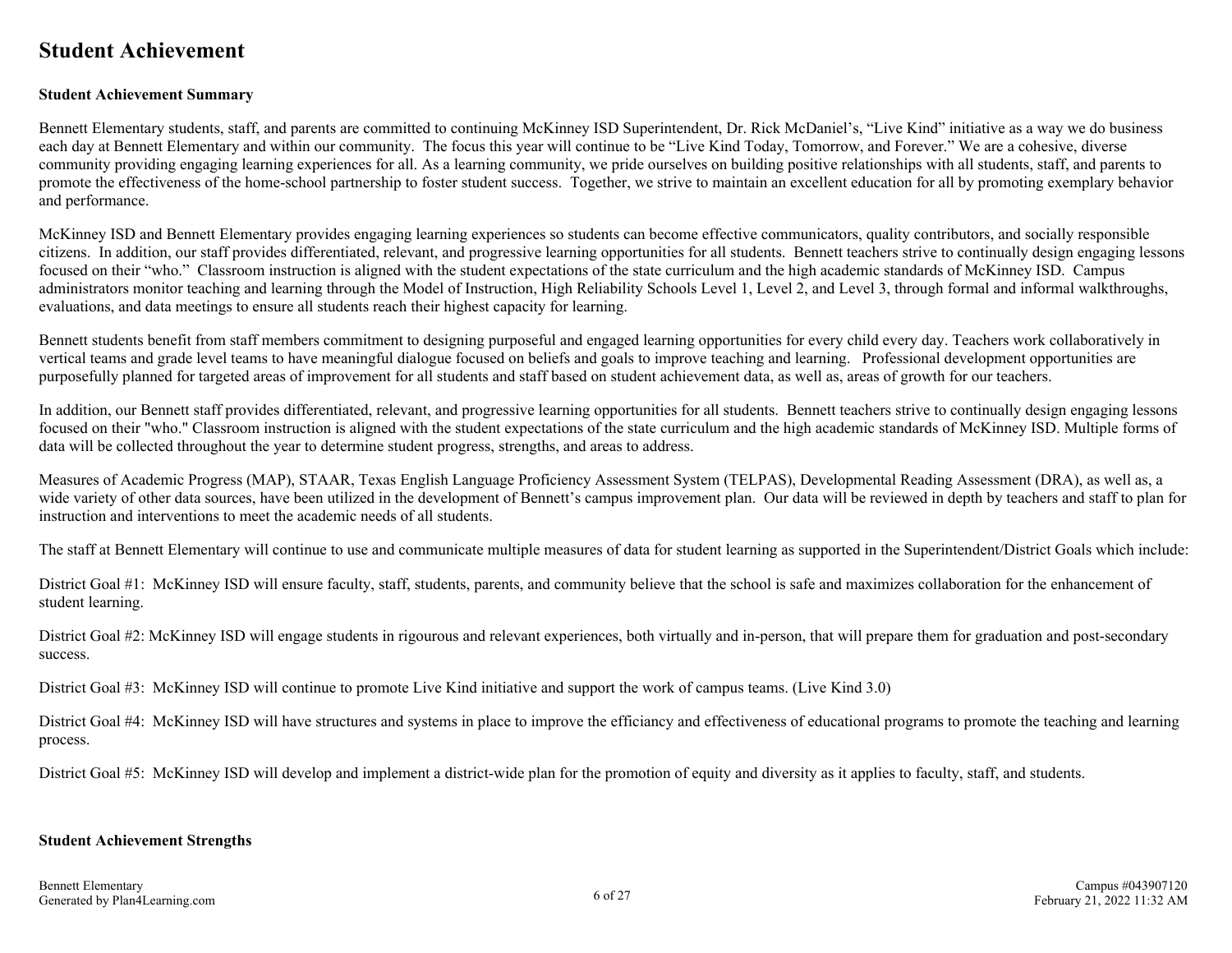During a student's educational career at Bennett Elementary, our exemplary teachers strive to equip every child with the highest capacity of learning to be successful in their continual education. This is evident in our K-5th student assessment data.

For the 2020-2021 school year, Bennett served 25 English Language Learners. All 25 ELL's made academic gains in Listening, Speaking, Writing, and Reading Skills.

The focus of McKinney ISD and Bennett Elementary is to increase the academic performance and achievement for all ELL students as supported in the Superintendent/District Performance Goals. To support this important district and campus goal, the staff at Bennett Elementary partner with the MISD Bilingual/ESL Director and Coordinators through campus meetings, staff development, walkthroughs, teacher reflections, building academic vocabulary, providing materials/resources to teachers, parents and staff, and by training our staff on important SIOP strategies throughout the school year.

For the 2020-2021 school year, Bennett students participated in taking the Measures of Academic Progress (MAP) assessments three times during the school year. Below is the summary of how our students performed on their 2021 End of Year Spring MAP assessments.

- Reading Measures of Academic Progress (MAP): Kindergarten 58% at or above national norm, 1st grade 76% at or above national norm, 2nd grade 75% at or above national norm,  $3^{\text{rd}}$  grade – 75% at or above national norm,  $4^{\text{th}}$  grade – 78% at or above national norm,  $5^{\text{th}}$  grade – 85% at or above above national norm
- Math Measures of Academic Progress (MAP): Kindergarten 67% at or above national norm, 1st grade 91% at or above the national norm, 2<sup>nd</sup> grade 69% at or above national norm,  $3^{\text{rd}}$  grade – 70% at or above national norm,  $4^{\text{th}}$  grade – 77% at or above national norm,  $5^{\text{th}}$  grade – 86% at or above national norm
- **Science Measures of Academic Progress (MAP):** 5 th grade 95% at or above national norm

For the 2020-2021 school year, our 3rd-5th grade students out performed the district and state on all but one of our state assessments.

• State of Texas of Academic Assessment Readiness (STAAR): The student averages at Bennett in 3<sup>rd</sup>, 4<sup>th</sup>, and 5<sup>th</sup> grade outperformed the district and state averages on  $3<sup>rd</sup>$  grade Reading, 4<sup>th</sup> grade Math, Reading, Writing, and 5<sup>th</sup> grade Math, Reading. Our student performance on 4th grade Reading and 4th grade Writing increased frol last year.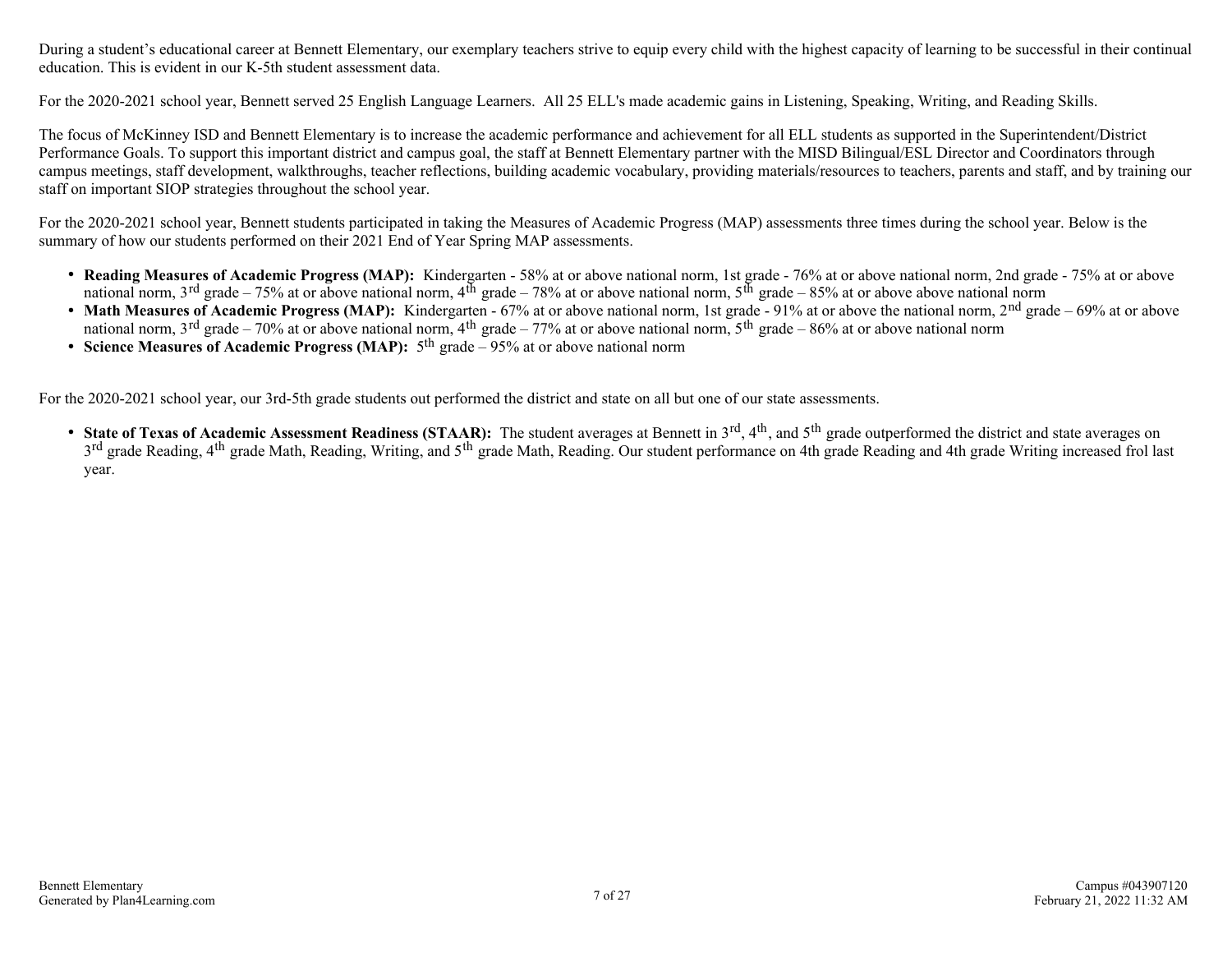### <span id="page-7-0"></span>**School Culture and Climate**

#### **School Culture and Climate Summary**

A positive school climate enhances learning and is necessary to maintain the safety of all students, staff and parents. At Bennett, we believe strongly in our culture and work hard on a daily basis to maintain strong belief in our school, clear communication, and safety and security for all members of our learning community. Cooperation of all of our learning community helps to create and maintain high standards. Our #1 goal is to provide a safe and secure learning environment conducive to the highest standards of learning. We will accomplish this through courage, integrity, purpose, and drive.

Our campus is has earned our High Reliability School Level 1 and Level 2 certifications through the Marzano Institute. HRS Level 1 ensures a safe, supportive, and collaborative cluture while HRS Level 2 guarantees effective teaching and learning in every classroom at Bennett Elementary. We will continue to extend working in our Professional Learning Communities (PLC) this year. In previous years, vertical teams and tactic teams have met as PLC's. This year these teams will take on additional challenges and roles to grow the professional learning of these teams. Additionally, staff will be asked for input on what they know and need to know to develop PLC's based around these needs. All learning will be communicated through Google docs so all staff have the ability to view the learning and our campus can be transparent in its discussions and growth. Parents and community members are invited to join our tactic teams which focus directly on campus improvement plan goals in order to contribute to the growth of our campus.

#### *CIP Goal 1: Teaching and Learning by Design: Bennett Elementary will develop and implement relevant educational opportunities to support academic success in all student groups and lead all individuals to their greatest capacity for learning.*

#### *Tactic Team 1: SHOWCASE STUDENT LEARNING*

This team will focus on opportunities to showcase student learning such as Curriculum Night, Open House, Science Fair. Literacy Fair, etc. This team will also work on ways to increase parental involvement.

#### *Tactic Team 2: STUDENT DATA*

This team will analyze student data, discuss quality lesson design and collaborate to improve student engagement on our campus. This team will pay special attention to our English Language Learners (ELL), Alpha, Special Education (SpEd), office referrals, and free/reduced lunch students, to ensure these students continue to experience success. Consideration will also be given by this team to how to increase our attendance rate.

#### *Tactic Team 3: TECHNOLOGY INTEGRATION/VIRTUAL LEARNING*

This team will focus on technology integration on our campus including Seesaw, Canvas, Nearpod, and Google classrooms. Team members will assist in decision making, collaborate with colleagues, and provide guidance and feedback to peers with technology to support teaching and learning of in-person students and virtual students.

#### **CIP Goal 2: SAFE AND COLLABORATIVE CULTURE: Bennett Elementary will provide a safe and positive environment to establish a transparent, open, honest, and trusting relationship where parents, students, and staff are valued as well as equip all members with strategies necessary to face any challenge.**

#### *Tactic Team 4: CHARACTER EDUCATION, KINDNESS, AND DIVERSITY*

This team will focus on improving character education through an emphasis on kindness and compassion to students, staff, and parents. This team will also work to increase an awareness of the diversity on our campus and find ways to showcase this.

#### *Tactic Team 5: STAFF RECOGNITION & POSITIVE WORK* ENVIRONMENT

This team will promote a positive school culture amongst our Bennett staff by increasing staff recognition and leading our Sunshine Committee. This team will be responsible for our school Relay for Life team, "Professional Development (PD) 100 Club" and "Bennett Bucks."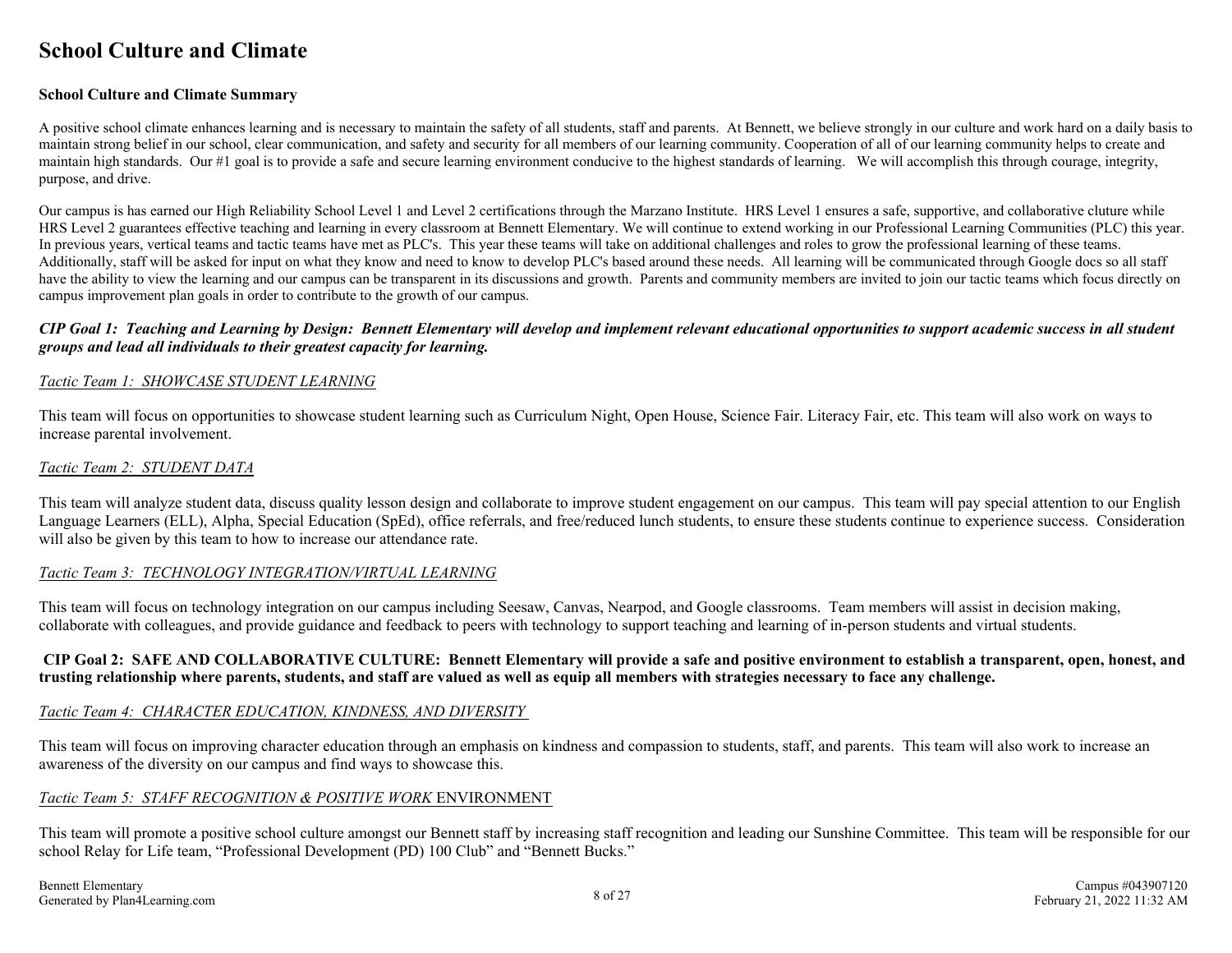#### **School Culture and Climate Strengths**

**McKinney ISD Live Kind Initiative:** Bennett Elementary students, staff, and parents are committed to implementing Dr. McDaniel's "Live Kind" initiative as a way we do business each day at Bennett Elementary and within our community. Each Bennett student will be encouraged to sign their name to their grade level "Kindness Wall" as a way to show their support and commitment to living a kind life. Students will learn from their teachers and counselor about what it means to be kind through different lessons each month. These monthly lessons focus on Collaboration, Active Listening, Self-Regulation & Coping Skills, Empathy, and Speaking with Positive Intent. Bennett students that demonstrate the "Live Kind" attitude will be recognized each month at our Friday Live schoolwide assembly to share their positive impact with our school and community.

**Teaching After COVID-19 Trauma Professional Development:** McKinney ISD Impact Counselor, Christyna Skidmore, provided a Nearpod professional development opportunity for our Bennett staff. The professional development provided a self-paced learning opportunity to help staff learn and understand strategies and techniques to meet the needs of our students as they transition back to school after being out of the school setting since March, 2020.

**Trust Based Relational Intervention (TBRI) Training:** Bennett Elementary received a McKinney Education Foundation Grant in the past. This grant was for our entire staff to be trained on TBRI strategies. Our entire Bennett staff was trained during Academy, 2018, before the first day of school. The students we serve, come to us with a variety of social, emotional, and academic needs. Before we can teach our students the academic content they need to know, our students need to feel safe, welcomed, and loved. These strategies are still shared, practiced, and implemented on our campus as another way to meet the ever changing needs of our students.

The TBRI empowering principles address the ecological (external/environmental) and physiological (internal/physical) needs of the child. By ensuring these basic needs are met, the effectiveness of the connecting and correcting principles are greatly improved. Second, the connecting principles address relational and attachment needs, focusing on awareness, engagement, and attainment. Third, the correcting principles teach self-regulation and appropriate boundaries, and promote healthy behaviors for caregiver and child.

**Community Circle/Morning Meeting:** Building community is a deliberate and purposeful process Bennett teachers facilitate over a period of time. It begins by creating inclusion for every person within the intended learning community and by practicing the set of positive Tribes agreements. Students meet daily in a community circle for sharing, discussions on curricula, learning cooperative skills, reflecting on the day, and celebrating. Community Circle each day helps each student feel valued and foster resiliency: caring and sharing, participation, and positive expectations.

**Student Management of Discipline with Love and Logic:** Student management of discipline is one of the most important aspects of teaching. Without an appropriate classroom climate and relationship with students, a teacher cannot provide the best learning environment. All adults actively and consistently support high expectations for behavior by modeling our policies.

We use "Love and Logic" at Bennett Elementary which has three basic rules: Use enforceable limits, Provide choices within limits, and Apply consequences with empathy. This philosophy states that "discipline involves building students *up* so they feel more capable – better about themselves, in a healthy way, even after a discipline situation. For this to be accomplished, we must consider internalized control vs. external enforcement." Internal controls are much more powerful.

**Bears of the Month:** Each month, Bennett Bears are recognized for displaying characteristics of our value for that month. Students are recognized at our monthly Friday Live school-wide celebrations. This year we are also continuing our "Creed Award" which will be given to the student from each grade level who exemplifies ALL of our Bennett Creed. (CREED: I believe in myself, I'm eager to learn. I always have a positive attitude. I respect myself and others. I strive for success.) These students will be honored with a "Creed Trophy," as well as, recognized at our monthly Creed Lunch with the principal and assistant principal.

**Diversity:** Bennett will continue to recognize the contributions of its diverse population and seek out opportunities to celebrate the many diverse students, staff, and families that make up Bennett Elementary. The campus will work to incorporate diversity into morning announcements, newsletters, and Friday Live so that all students, parents, and staff feel welcome and celebrated.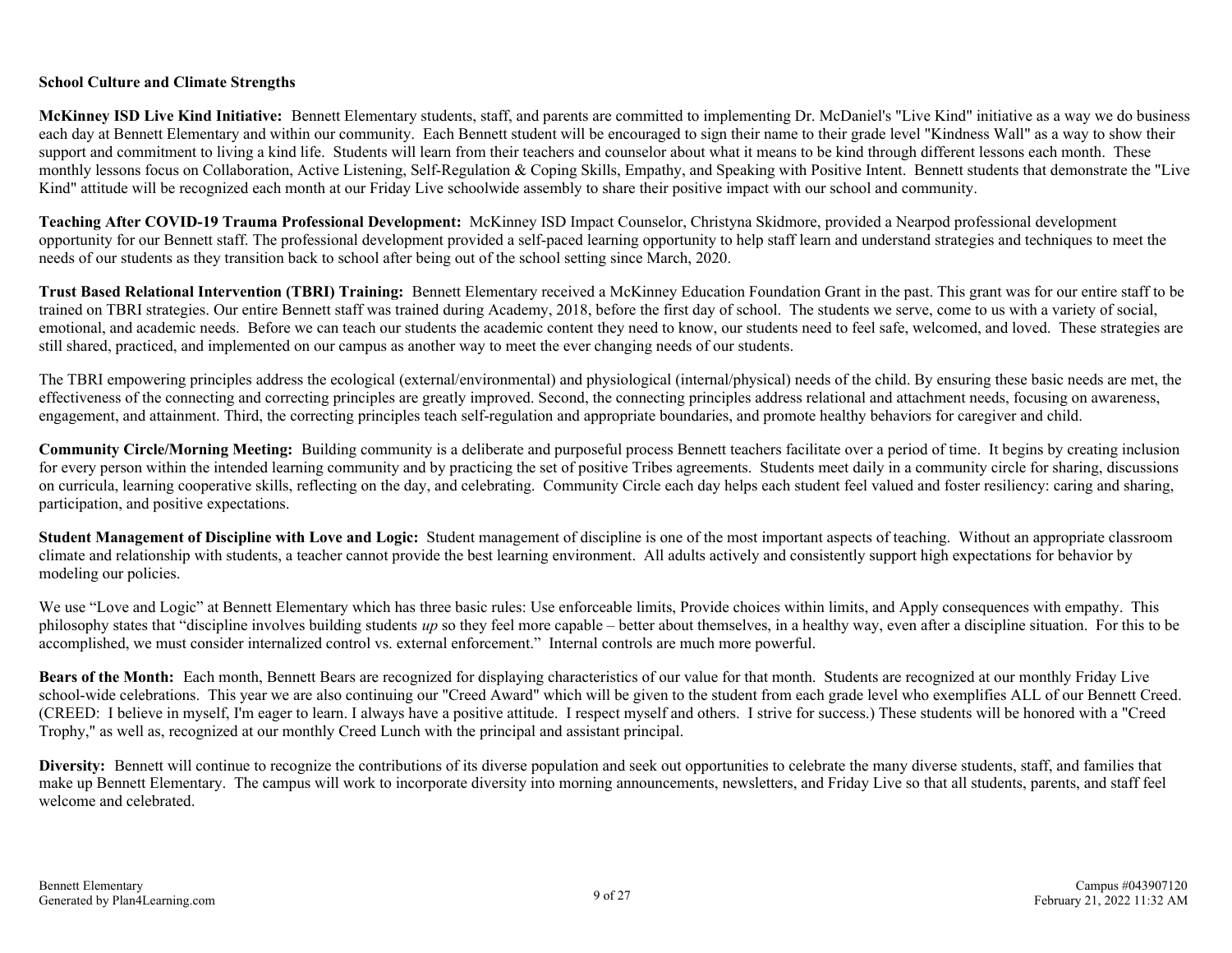### <span id="page-9-0"></span>**Staff Quality, Recruitment, and Retention**

#### **Staff Quality, Recruitment, and Retention Summary**

Bennett Elementary is committed to recruiting and retaining the highest quality educators to serve our Bennett learners. Every Bennett classroom is staffed with an educator who meets criteria as a highly qualified teacher. The time and commitment to the interview process is an integral part of our success in hiring highly qualified educators. The MISD mentor program is utilized to ensure the needs of new staff members are met. During the interview process, our McKinney ISD and campus goal is to employ, recruit, develop and retain highly qualified staff reflective of our student demographics, to maximize learning for all students. This important goal is supported in the Superintendent/District Performance Objectives.

Our Bennett staff works together as a family to support the diverse needs of our community. All staff members are willing to go the extra mile to ensure the success of all students, staff, and parents. Collaboration and dedication are key components to the success of our school.

#### **Staff Quality, Recruitment, and Retention Strengths**

The Bennett staff strives to be highly qualified and competent in their areas of instruction through ongoing professional development training and pursuing higher degrees. During the 2020-2021 school year, 100% of Bennett teachers met and exceeded the required 18 hours of professional development. Again this year, staff are being challenged to join our "100 Club" by completing at least 100 hours of professional development even though the McKinney ISD professional development hours is 18 hours this school. These staff members will be honored at Friday Live and presented with a special certificate. 100% of our staff have completed their Gifted and Talented hours. All 100% of our staff have their English as a Second Language (ESL) certification. In addition, 6 of our Bennett staff members have a Master's or higher level degree from an accredited university. Five of our staff members are graduates of McKinney high schools.

Bennett teachers differentiate to meet the needs of all learners through small group teaching. During the 2020-2021 school year, our teacher-student ratios ranged from 1:20 to 1:25. Smaller class sizes lend itself to providing for individual needs.

The teaching experience of each staff member is valuable as we collaborate and bring different experiences, knowledge, and expertise while planning engaging learning opportunities for students. Our staff has a combined experience of 688 years in education with the average teacher having twelve years of experience. We are fortunate to have a diverse range of teaching experience at Bennett Elementary.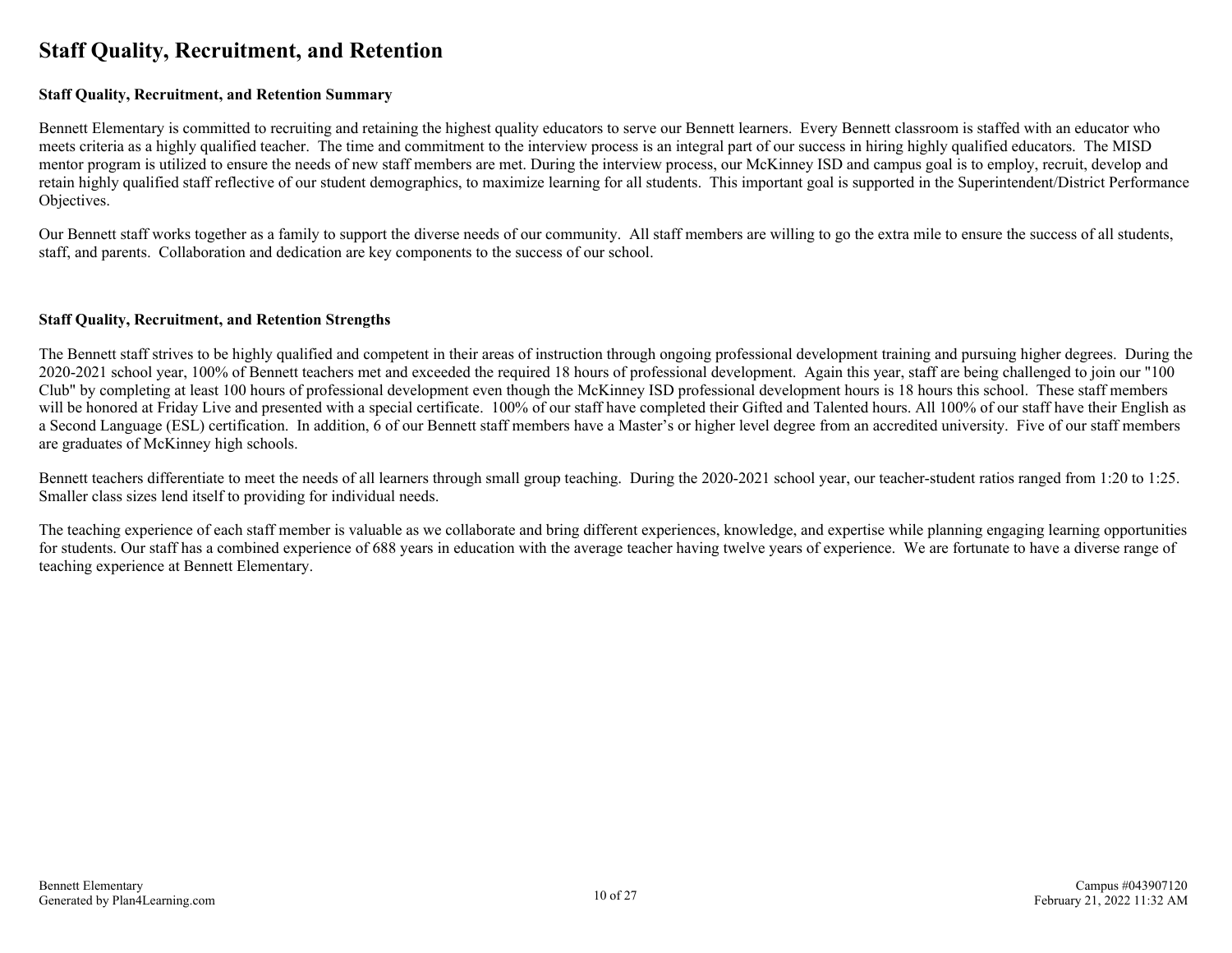### <span id="page-10-0"></span>**Curriculum, Instruction, and Assessment**

#### **Curriculum, Instruction, and Assessment Summary**

The Bennett Elementary teachers and staff are committed to implementing differentiated, relevant, and progressive learning opportunities for all students. Campus administrators monitor teaching and learning through formal and informal walkthroughs, evaluations, and data meetings to ensure students reach their highest capacity for learning. Teachers work collaboratively in vertical teams, as well as, with grade level teams, to have meaningful dialogue focused on beliefs and goals to improve teaching and learning. Classroom instruction is aligned with the student expectations of the state curriculum (Texas Essentials Knowledge and Skills - TEKS), as well as, the high standards of MISD.

#### **Curriculum, Instruction, and Assessment Strengths**

During the Bennett Academy, 100% of the Bennett staff were refreshed in our commitment in High Reliability Schools Level 1, Level 2, and Level 3, PLCs, as well as, supplemental training in the McKinney ISD Model of Instruction. Teachers work to incorporate the design qualities into their weekly lesson plans to plan and implement designing, engaging lessons for all students. Bennett continues to lead trends in the district with literacy accountability. In an effort to continuously monitor the progress of our Campus Improvement Plan and how it relates to student success, one Wednesday per month, all Bennett staff meets with their Campus Improvement Committee Teams (Tactic Teams) to review CIP Goals.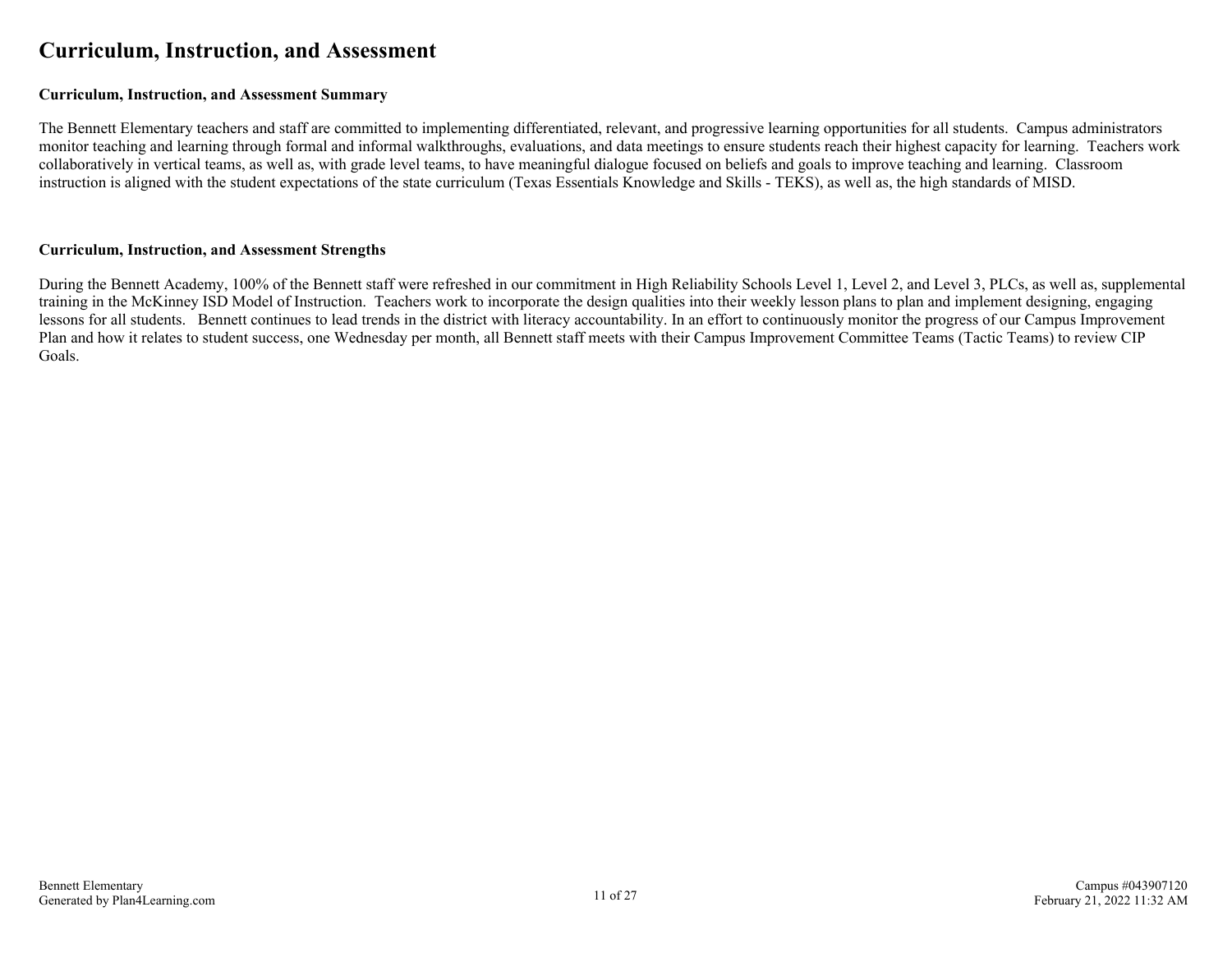### <span id="page-11-0"></span>**Parent and Community Engagement**

#### **Parent and Community Engagement Summary**

Bennett Elementary has excellent family and community involvement. This is evident through the strength of our PTO, participation in community events, and the number of volunteers that donate their time to our school. Bennett has 20 parent volunteers that serve on the PTO Board. The PTO Board plans community events and a schoolwide fundraiser for Bennett including, Spirit Nights, Box Tops, Family BINGO Night, School Dance, and our Watch DOGS Program. The PTO Board meets once a month to assist in the mission and goals of our school.

Family and community involvement is vital to the success of our school. Throughout the year, surveys are used as a way to maintain effective two-way communication to support student learning, family and community involvement. Based on input from our learning community, our campus provides speakers, resources, opportunities, programs, and activities to support student learning. Utilizing parent, students, and staff surveys helps maintain effective two-way communication.

#### **Parent and Community Engagement Strengths**

Communication is paramount to the success of our family and community involvement. This includes a Bennett Bear Business Newsletter that is sent to active contacts every Tuesday, a School Messenger phone message that is sent to 618 recipients each Sunday, Bennett Facebook page with over 1,200 followers, frequent updates to our Bennett website, grade level and staff postings on Twitter, postings on our digital school marquee, as well as, grade level newsletters. Bennett is committed to opening our doors to share the daily engaging learning opportunities with our Bennett community. This will be done by hosting a variety of Showcases of Learning throughout the school year.

Our Bennett PTO has the most Watch D.O.G.S., Dads of Great Students, in the entire district. We have over 100 male family participants each semester that volunteer to work with all of our K-5th grade students and teachers in the classroom on their designated volunteer days.

Our volunteers dedicated more than 1,000 hours each month at school plus countless hours outside of the campus. Volunteers are recognized each month at our schoolwide Friday Live celebrations.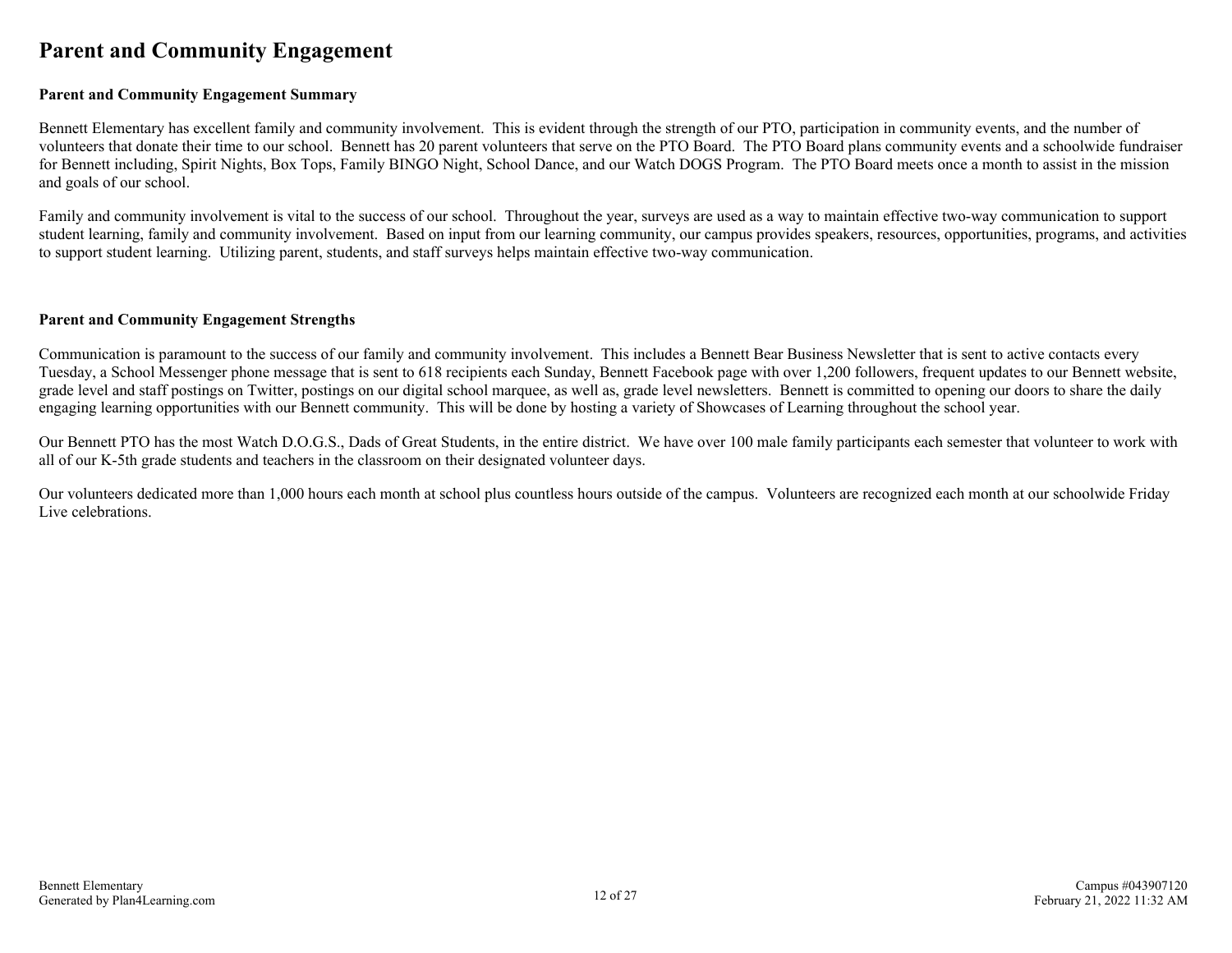### <span id="page-12-0"></span>**School Context and Organization**

#### **School Context and Organization Summary**

Lowell Dean and Mildred A. Bennett Elementary School was founded in 2002 and consistently achieves exemplary status due to the dedication and hard work of our learning community. Our school's namesakes are Lowell Dean Bennett and Mildred A. Bennett. Mr. Bennett graduated from 10th grade at Lake Dallas in 1931. At that time, 10th grade was the highest grade taught in his school. Those who wanted a high school diploma had to go to Denton or Lewisville to finish the 11th grade and 12th grade was not available. Mr. Bennett received his Bachelor's degree from North Texas State Teacher's College in 1936. He obtained his Master's degree in 1941 also from North Texas State Teacher's College. After teaching in Farmers Valley, Big Spring, and Midland Independent School Districts, Mr. Bennett came to McKinney I.S.D. and retired from MISD in 1978 after 24 years of service to the district. His professional organizations include; Texas State Teacher's Association, Elementary Principals Associations and The Collin County Retired Teachers Association.

Mildred Bennett was a retired educator with 37 total years of elementary and high school teaching experience. She graduated from Cleburne High School in 1934. She then received her Bachelor's Degree from Texas State College for Women (now Texas Womans' University). She later received her Master's Degree from North Texas State Teacher's College in Denton. Mildred worked in the Brownsboro I.S.D. from 1938 - 1939 before teaching in the Big Spring Independent School District. She then moved to McKinney where she started her teaching career in the fall of 1954. Mildred taught Typing II, Shorthand I and II, and Secretarial Training. She had many students compete at the district and state levels. Mildred retired from MISD in the spring of 1978 after teaching for 24 years in the district. Her professional organizations include; Texas State Teachers Association, Classroom Teachers Association, Secretarial Association, and the Collin County Retired Teachers Association where she served as the health and finance officer for two years as well as the association's historian. Mrs. Bennett passed away in October, 2019 at the young age of 103 years old. Her legacy continues to live on with our students, staff, parents, and Bennett community.

#### **School Context and Organization Strengths**

Bennett offers a variety of student leadership opportunities for our BEARS including Bear Buddies, STUCO, Tech & News Crew, and Safety Partol to name a few.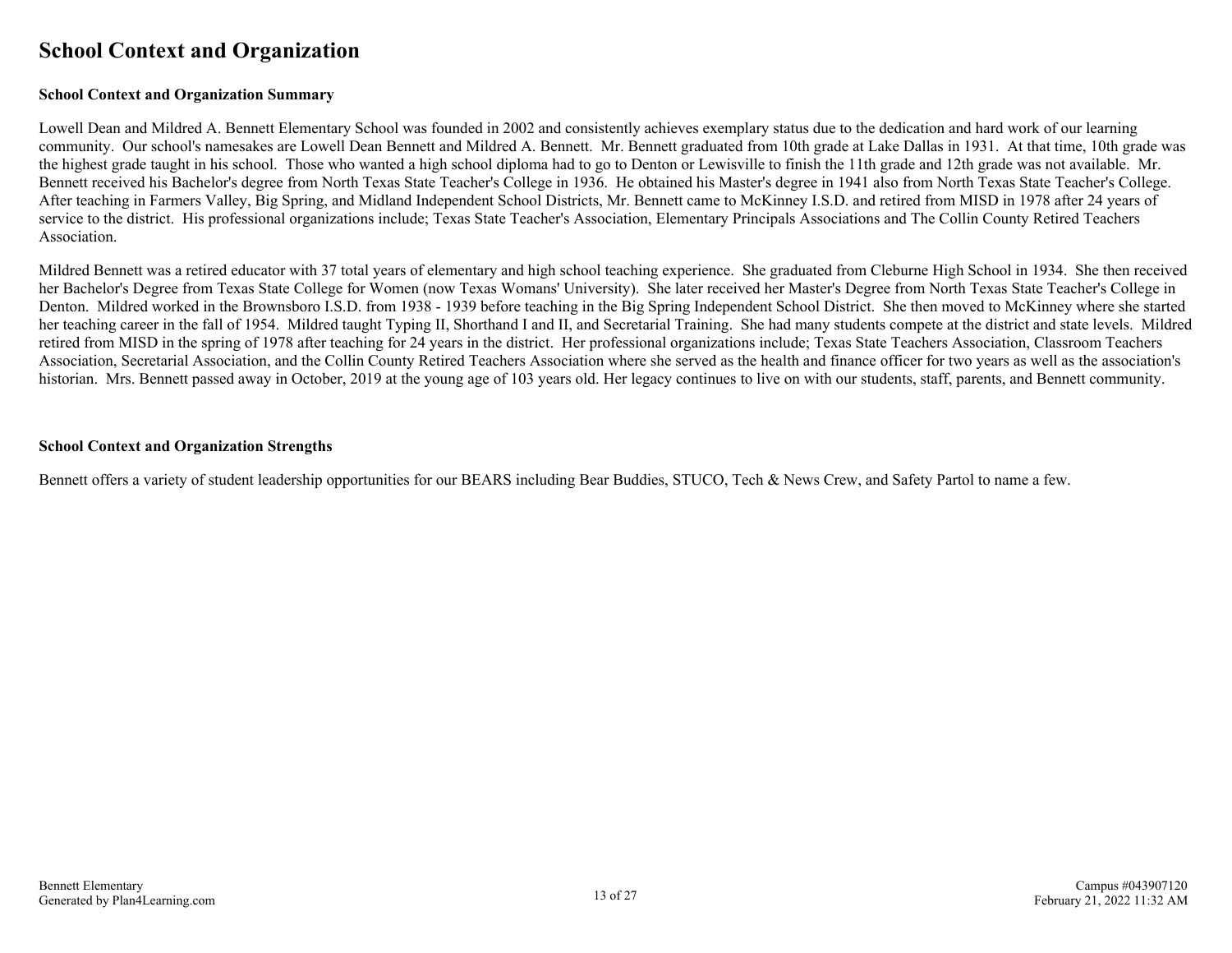## <span id="page-13-0"></span>**Technology**

#### **Technology Summary**

Bennett Elementary has an abundance of technology tools, with our  $2^{nd}$ -5<sup>th</sup> grade laptop to student ratio being 1:1 and 2:1 in grades K-1<sup>st</sup>. Each classroom is equipped with a ClearTouch Interactive Board and a document camera that also serves as a web cam. Each teacher is provided a Macbook Air laptop for use at school and home, and the option to request an iPad for instructional purposes.

#### **Technology Strengths**

Teachers evaluate data through the digital platforms, Forethought and Aware and plan and deliver instruction through Canvas, Seesaw, Nearpod, and Google Apps for Education. District funded resources and databases include Pebble Go, Discovery Education, online textbooks, GALE virtual library, Overdrive ebooks, Sora eBooks, and Brain Pop.

We focus on technology integration that increases student engagement, encourages student use of technology for critical thinking, collaboration, creativity, and communication, and enhances online and multimedia skills. We strive to develop students who exhibit strong digital citizenship behaviors, and will continue to focus on encouraging safe digital habits and embedding digital citizenship into daily lessons.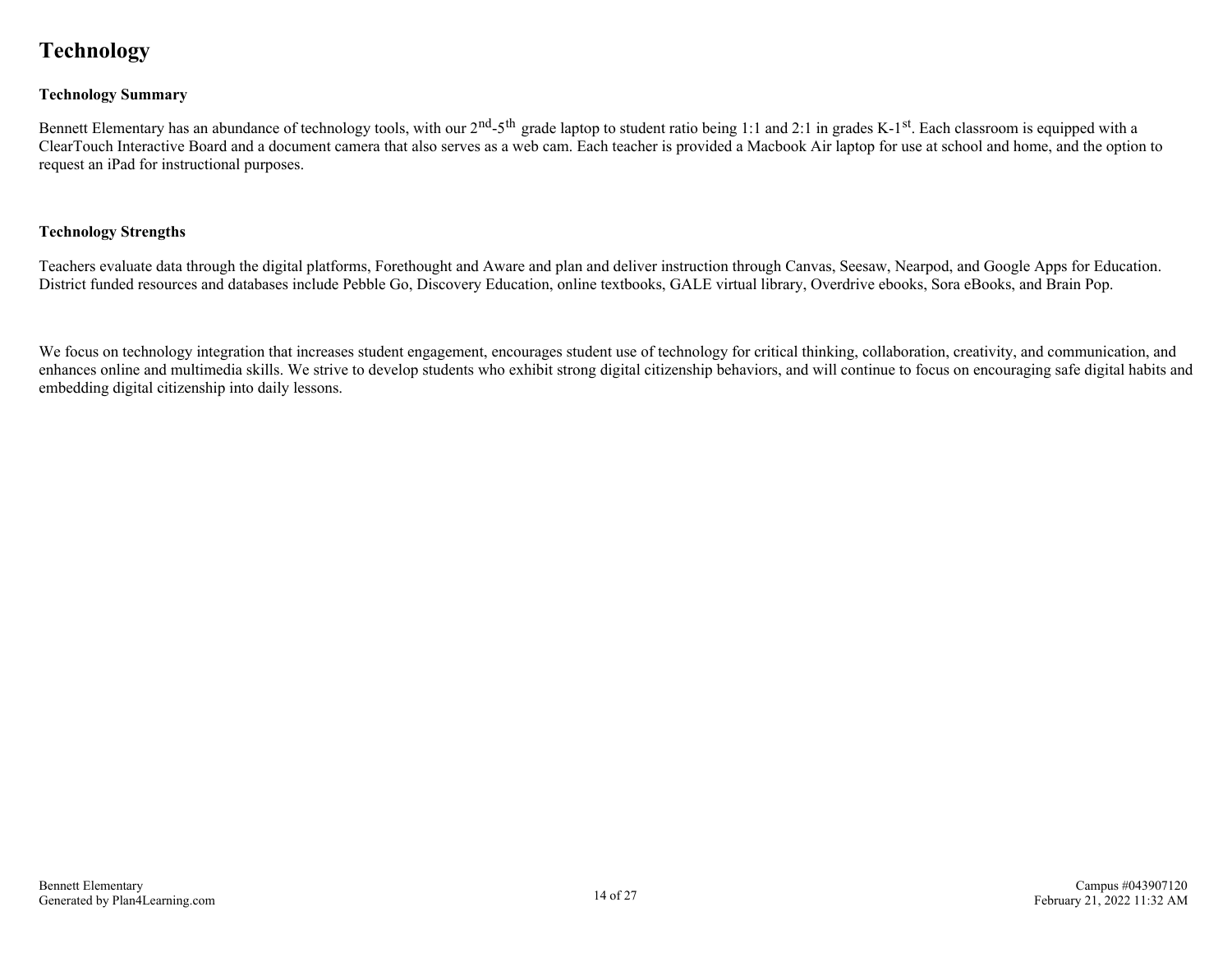## **Comprehensive Needs Assessment Data Documentation**

<span id="page-14-0"></span>The following data were used to verify the comprehensive needs assessment analysis:

#### **Improvement Planning Data**

• District goals

#### **Accountability Data**

- Texas Academic Performance Report (TAPR) data
- Federal Report Card Data

#### **Student Data: Assessments**

- State and federally required assessment information
- STAAR released test questions
- Student Success Initiative (SSI) data for Grades 5 and 8
- SSI: Istation Indicators of Progress (ISIP) accelerated reading assessment data for Grades 3-5 (TEA approved statewide license)
- Running Records results
- Observation Survey results
- Istation Indicators of Progress (ISIP) reading assessment data for Grades PK-2

#### **Student Data: Behavior and Other Indicators**

- Attendance data
- Discipline records

#### **Employee Data**

- Professional learning communities (PLC) data
- Campus leadership data
- Campus department and/or faculty meeting discussions and data
- Professional development needs assessment data

#### **Support Systems and Other Data**

- Study of best practices
- Action research results
- Other additional data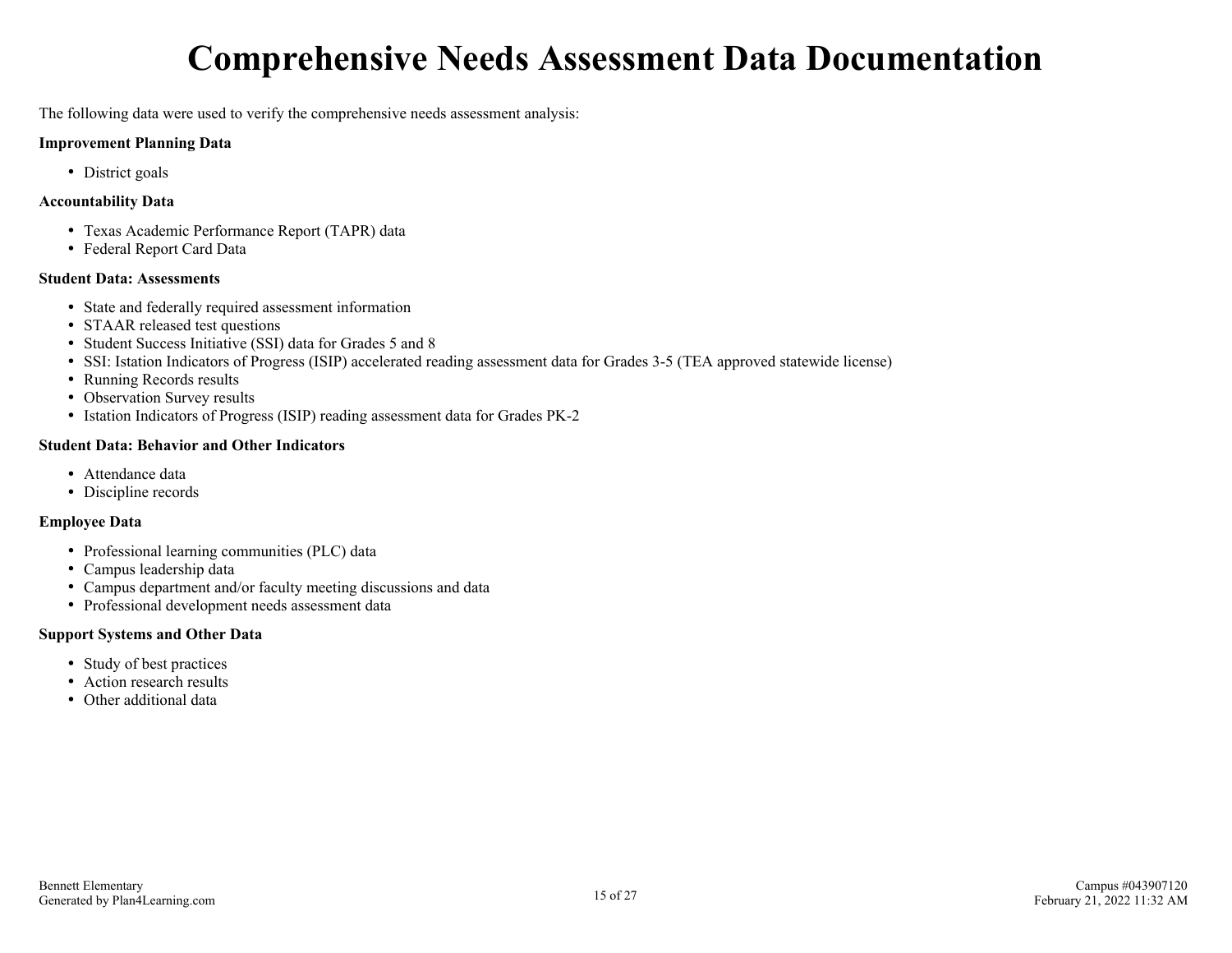## **Goals**

<span id="page-15-0"></span>**Goal 1:** TEACHING AND LEARNING BY DESIGN: Bennett Elementary will develop and implement relevant educational opportunities to support academic success in all student groups and lead all individuals to their highest capacity for learning.

**Performance Objective 1:** In grades 3-5, students will demonstrate academic success in Reading by increasing the percent of students achieving the final recommended standard by 10 percent on the STAAR test and increasing their RIT score on MAP. In grades K-2, 100% of students will demonstrate academic success in Reading by showing grade level proficiency on DRA and mClass.

**Evaluation Data Sources:** DRA, mCLASS, MAP and STAAR data will increase for 100% of students.

| <b>Strategy 1 Details</b>                                                                                                                                                                                                        | <b>Reviews</b>   |           |     |                  |
|----------------------------------------------------------------------------------------------------------------------------------------------------------------------------------------------------------------------------------|------------------|-----------|-----|------------------|
| <b>Strategy 1:</b> Teachers will design quality lessons based on individual student data.                                                                                                                                        | <b>Formative</b> |           |     | <b>Summative</b> |
| Strategy's Expected Result/Impact: DRA data, MAP data, Monitoring Notebook, District Assessments,                                                                                                                                | <b>Nov</b>       | Jan       | Mar | June             |
| Monthly RtI Meetings, and Data Meetings<br><b>Staff Responsible for Monitoring: All staff</b>                                                                                                                                    | 80%              | 85%       |     |                  |
| <b>Strategy 2 Details</b>                                                                                                                                                                                                        | <b>Reviews</b>   |           |     |                  |
| <b>Strategy 2:</b> Teachers and students will purposefully engage in authentic literacy by reading, writing, and talking through                                                                                                 |                  | Formative |     | <b>Summative</b> |
| the use of the Balanced Literacy Model. The use of LLI Kits will be essential in providing targeted instruction on each<br>student's level                                                                                       | <b>Nov</b>       | Jan       | Mar | June             |
| Strategy's Expected Result/Impact: DRA data, LLI kit data, MAP data, Monitoring Notebook, District<br>Assessments, Lesson Plans, Team Planning, and Vertical Team Meetings<br><b>Staff Responsible for Monitoring: All staff</b> | 75%              | 80%       |     |                  |
| Continue/Modify<br>Accomplished<br>0%<br>No Progress<br>100%                                                                                                                                                                     | Discontinue      |           |     |                  |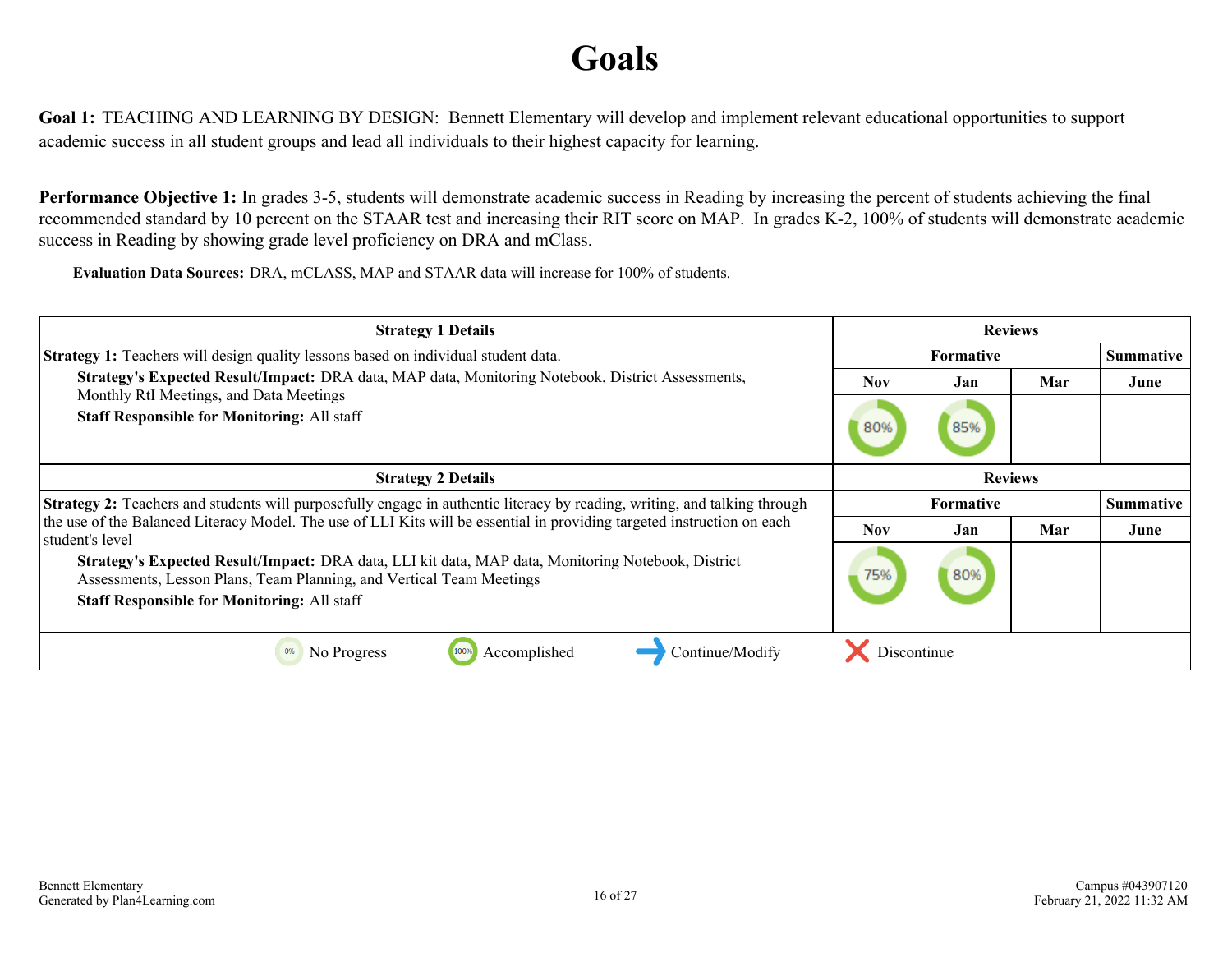**Performance Objective 2:** In grades 3-5, students will demonstrate academic success in Math by increasing the percent of students achieving the final recommended standard by 10 percent on the STAAR test and increasing their RIT score on MAP. In grades K-2, 100% of students will demonstrate academic success in Math by showing grade level proficiency on grade level performance criteria and EOY MAP Math data.

**Evaluation Data Sources:** MAP and STAAR data will increase for 100% of students.

| <b>Strategy 1 Details</b>                                                                                                                                                                                |                | <b>Reviews</b>   |     |                  |
|----------------------------------------------------------------------------------------------------------------------------------------------------------------------------------------------------------|----------------|------------------|-----|------------------|
| <b>Strategy 1:</b> Teachers will design differentiated lessons based on individual student data.                                                                                                         |                | <b>Formative</b> |     | <b>Summative</b> |
| Strategy's Expected Result/Impact: MAP data, Monitoring Notebook, LLI data, District Assessments,                                                                                                        | Nov            | Jan              | Mar | June             |
| Monthly RtI Meetings, and Data Meetings<br><b>Staff Responsible for Monitoring: All staff</b>                                                                                                            | 75%            | 90%              |     |                  |
| <b>Strategy 2 Details</b>                                                                                                                                                                                | <b>Reviews</b> |                  |     |                  |
| <b>Strategy 2:</b> Teachers will design engaging lessons that implement District Intervention Time through resources,                                                                                    |                | <b>Formative</b> |     | <b>Summative</b> |
| interventions, teacher table, small group and rotations.                                                                                                                                                 | Nov            | Jan              | Mar | June             |
| Strategy's Expected Result/Impact: MAP data, Monitoring Notebook, District Assessments, Lesson Plans,<br>Team Planning, and Vertical Team Meetings<br><b>Staff Responsible for Monitoring: All staff</b> | 75%            | 85%              |     |                  |
| Continue/Modify<br>Accomplished<br>0%<br>No Progress<br>100%                                                                                                                                             | Discontinue    |                  |     |                  |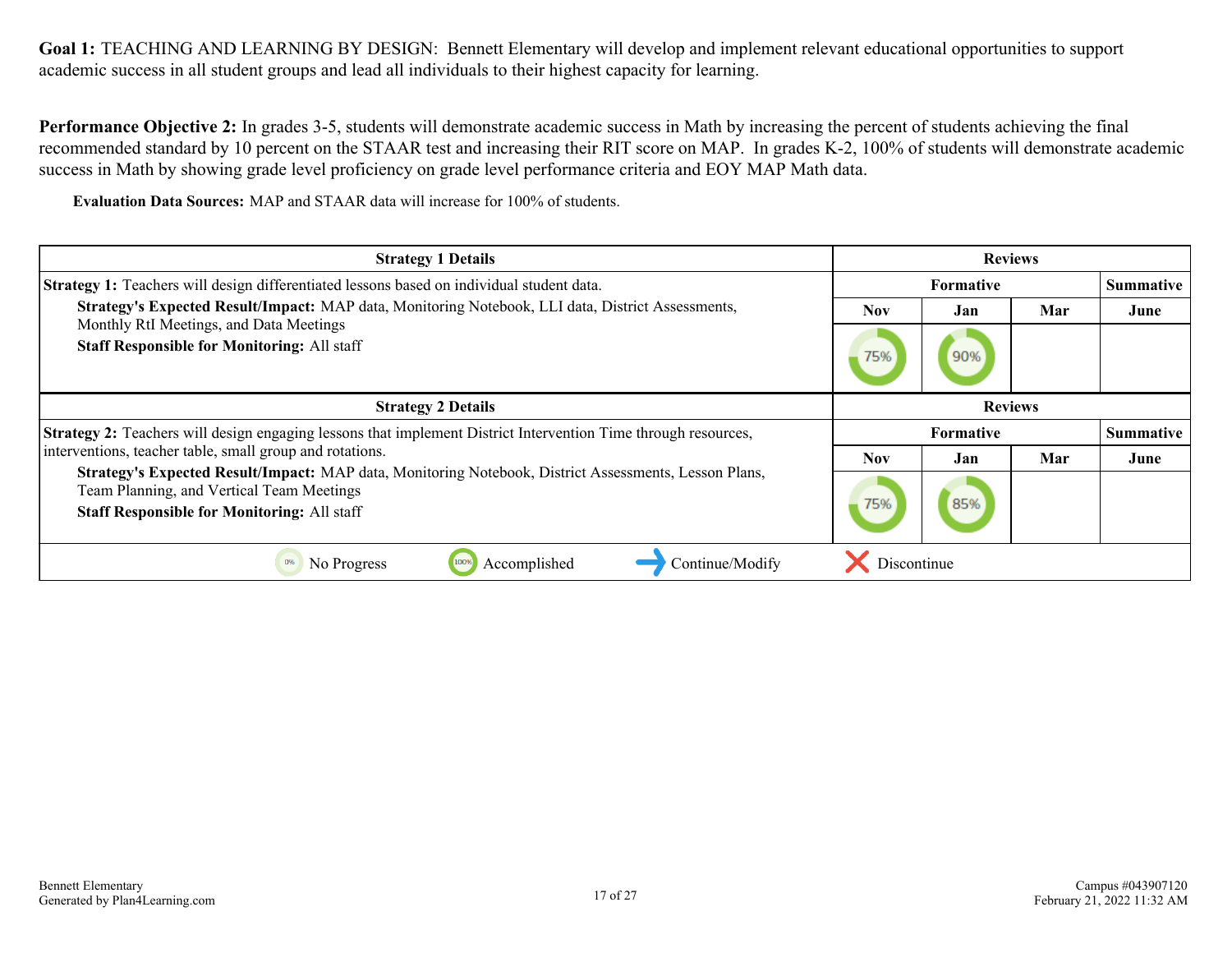**Performance Objective 3:** In grade 5, students will demonstrate academic success in Science by increasing the percent of students achieving the final recommended standard by 10 percent on the STAAR test and increasing their RIT score on MAP. In grades K-4, 100% of students will demonstrate academic success in Science by showing grade level proficiency on grade level performance criteria. Students in 5th grade will also show an increase in their MAP Science score.

**Evaluation Data Sources:** MAP, STAAR, and grade level performance data will increase for 100% of students.

| <b>Strategy 1 Details</b>                                                                                                                                                                                                  |                  | <b>Reviews</b> |     |                  |
|----------------------------------------------------------------------------------------------------------------------------------------------------------------------------------------------------------------------------|------------------|----------------|-----|------------------|
| <b>Strategy 1:</b> Teachers will design quality lessons based on individual student data.                                                                                                                                  | <b>Formative</b> |                |     | <b>Summative</b> |
| Strategy's Expected Result/Impact: MAP data, Monitoring Notebook, District Assessments, Monthly RtI<br>Meetings, and Data Meetings                                                                                         | <b>Nov</b>       | Jan            | Mar | June             |
| <b>Staff Responsible for Monitoring: All staff</b>                                                                                                                                                                         | 60%              | 80%            |     |                  |
| <b>Strategy 2 Details</b>                                                                                                                                                                                                  | <b>Reviews</b>   |                |     |                  |
| <b>Strategy 2:</b> Teachers will design engaging lessons through the use of pre-teaching vocabulary, maintaining science                                                                                                   |                  | Formative      |     | <b>Summative</b> |
| notebooks, meaningful discussions, and interactive lab activities. Inquiry based learning will continue to be implemented as<br>a framework for Science instruction.                                                       | <b>Nov</b>       | Jan            | Mar | June             |
| Strategy's Expected Result/Impact: MAP data, Monitoring Notebook, District Assessments, Science<br>Notebook, Lesson Plans, Team Planning, and Vertical Team Meetings<br><b>Staff Responsible for Monitoring: All staff</b> | 70%              | 85%            |     |                  |
| Continue/Modify<br>No Progress<br>Accomplished<br>0%<br>100%                                                                                                                                                               | Discontinue      |                |     |                  |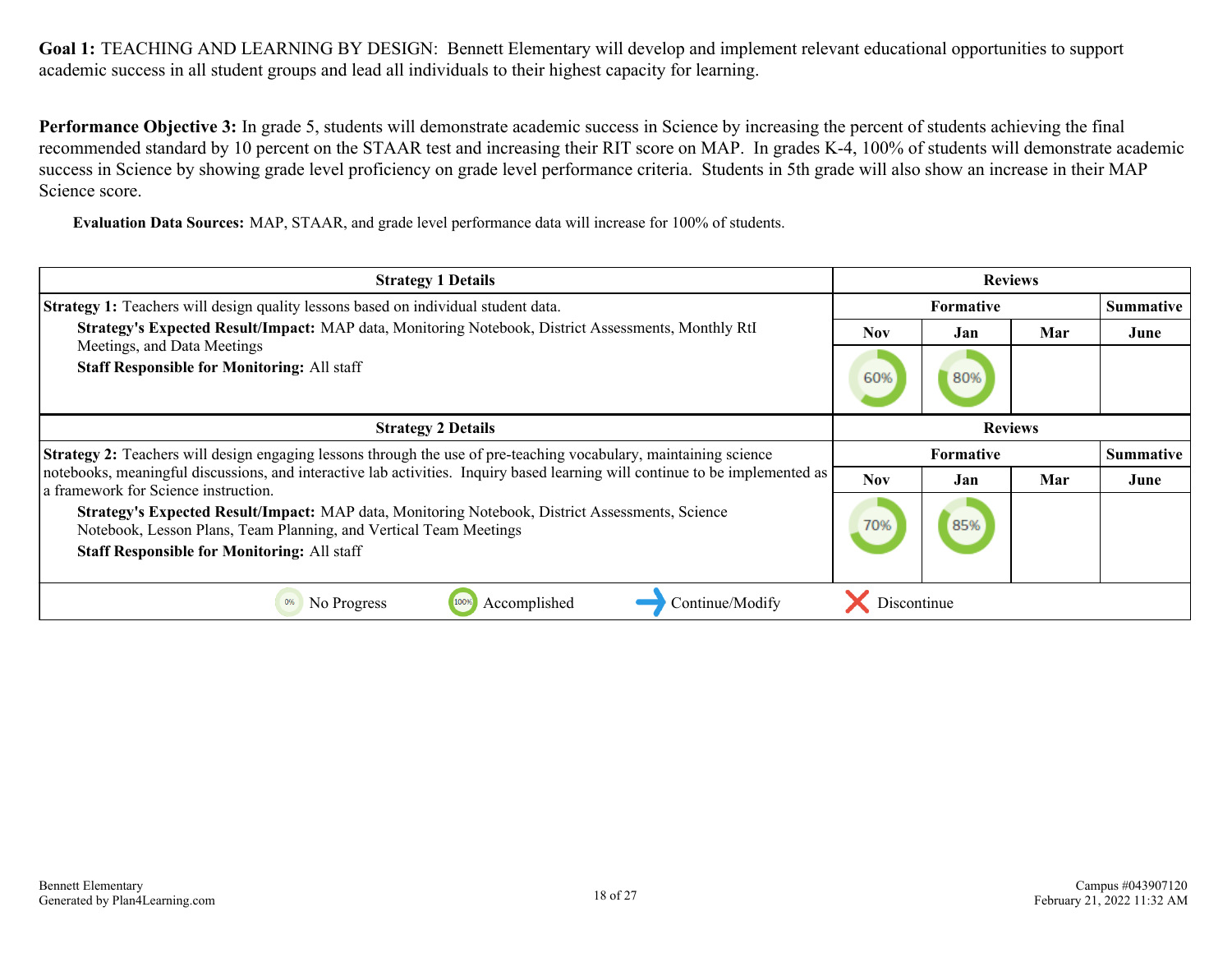**Performance Objective 4:** Bennett Elementary will increase our 2021-2022 attendance rate to 98% or higher. Each week classes with perfect attendance, no tardies, no early dismissals will be recognized on morning announcements and in the Bear Business. Outside of each teacher's door, classes will be recognized for meeting their attendance goals. Individual students will be recognized monthly and quarterly through an attendance recognition board in the main hallway.

#### **Evaluation Data Sources:** PEIMS data

| <b>Strategy 1 Details</b>                                                                                                                                                                                                                                                                                    | <b>Reviews</b> |                  |     |                  |
|--------------------------------------------------------------------------------------------------------------------------------------------------------------------------------------------------------------------------------------------------------------------------------------------------------------|----------------|------------------|-----|------------------|
| <b>Strategy 1:</b> Bennett teachers and staff will follow state and district guidelines in reporting attendance, communicating with                                                                                                                                                                          |                | <b>Formative</b> |     | <b>Summative</b> |
| parents regarding attendance, and sending home appropriate attendance documentation. Bennett is implementing an<br>Attendance Challenge to track Classes with no tardies and perfect attendance each week.                                                                                                   | <b>Nov</b>     | Jan              | Mar | June             |
| <b>Strategy's Expected Result/Impact:</b> More students will be attending school at a greater percentage of the time<br>which will increase student achievement. Less students will miss school due to vacations and trips. We will also<br>be able to see our weekly reports and an increase in attendance. | 65%            | 75%              |     |                  |
| Staff Responsible for Monitoring: Amy Holderman, Kassie Halpin, Susan Jakobsen and all classroom teachers                                                                                                                                                                                                    |                |                  |     |                  |
|                                                                                                                                                                                                                                                                                                              |                |                  |     |                  |
|                                                                                                                                                                                                                                                                                                              |                |                  |     |                  |
| <b>Strategy 2 Details</b>                                                                                                                                                                                                                                                                                    |                | <b>Reviews</b>   |     |                  |
| <b>Strategy 2:</b> Bennett staff will follow state and district guidelines by sending home appropriate communication regarding                                                                                                                                                                               |                | <b>Formative</b> |     | <b>Summative</b> |
| attendance and filing truancy as necessary.                                                                                                                                                                                                                                                                  | Nov.           | Jan              | Mar | June             |
| Strategy's Expected Result/Impact: Improved attendance rates; less unexcused absences<br>Staff Responsible for Monitoring: Amy Holderman, Kassie Halpin and Susan Jakobsen                                                                                                                                   | 60%            | 80%              |     |                  |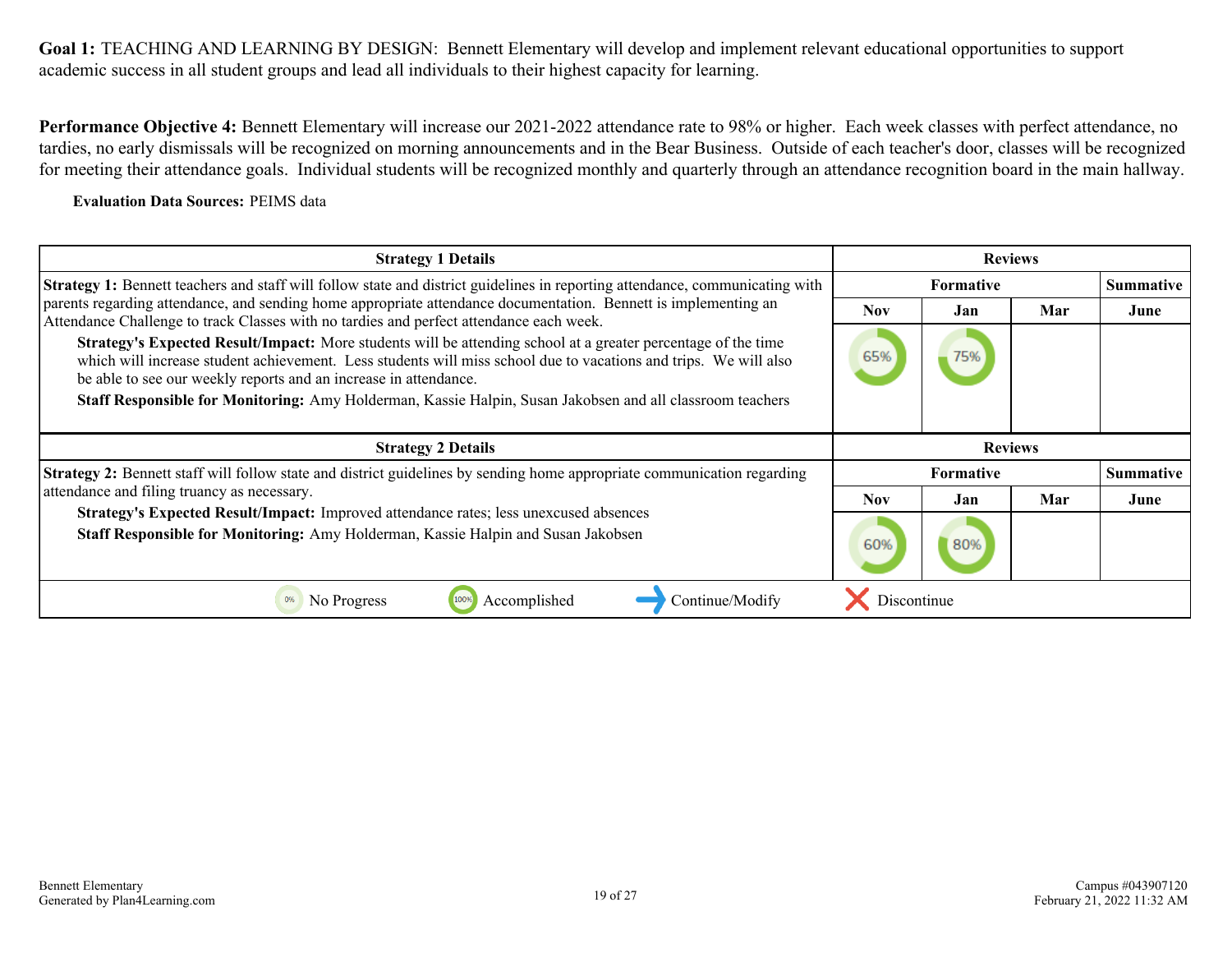**Performance Objective 5:** 100% of English Language Learners (ELL) students will advance to an intermediate rating or higher in English Language Proficiency in Reading, Writing, Listening and Speaking. ELL students will meet all passing standards for all district and state assessments.

**Evaluation Data Sources:** MAP assessment data & Texas English Language Proficiency Assessment System (TELPAS)

| <b>Strategy 1 Details</b>                                                                                                                                                                                                                                             | <b>Reviews</b> |                  |     |                  |
|-----------------------------------------------------------------------------------------------------------------------------------------------------------------------------------------------------------------------------------------------------------------------|----------------|------------------|-----|------------------|
| <b>Strategy 1:</b> ESL students will receive instruction from a certified ESL teacher and will utilize all resources available as                                                                                                                                     |                | <b>Formative</b> |     |                  |
| necessary including Rosetta Stone, TELPAS and language acquisition strategies. Newcomers will be identified and<br>teachers will work specifically with these students to help students acquire language and integrate and understand the                             | <b>Nov</b>     | Jan.             | Mar | June             |
| structures.                                                                                                                                                                                                                                                           |                |                  |     |                  |
| <b>Strategy's Expected Result/Impact:</b> Specific student data, Rosetta Stone progression, SIOP Strategies in every<br>classroom. Content and language objectives will be posted in every ESL classroom. Teachers will collaborate,<br>monitor and assess standards. | 60%            | 85%              |     |                  |
| Staff Responsible for Monitoring: Amy Holderman, Kassie Halpin, ESL teachers, Nicole Alvarez                                                                                                                                                                          |                |                  |     |                  |
|                                                                                                                                                                                                                                                                       |                |                  |     |                  |
|                                                                                                                                                                                                                                                                       |                |                  |     |                  |
| <b>Strategy 2 Details</b>                                                                                                                                                                                                                                             |                | <b>Reviews</b>   |     |                  |
| <b>Strategy 2:</b> 100% of ESL teachers will have professional development in working with ESL students including Sheltered                                                                                                                                           |                | <b>Formative</b> |     | <b>Summative</b> |
| Instruction Observation Protocol (SIOP) strategies, English Language Proficiency Standards (ELPS), and/or RtI for ELLs.<br>All content teachers will be ESL certified.                                                                                                | <b>Nov</b>     | Jan              | Mar | June             |
| <b>Strategy's Expected Result/Impact:</b> Eduphoria Professional Development                                                                                                                                                                                          |                |                  |     |                  |
| Staff Responsible for Monitoring: Amy Holderman, Kassie Halpin, ESL teachers, Nicole Alvarez                                                                                                                                                                          | 60%            | 85%              |     |                  |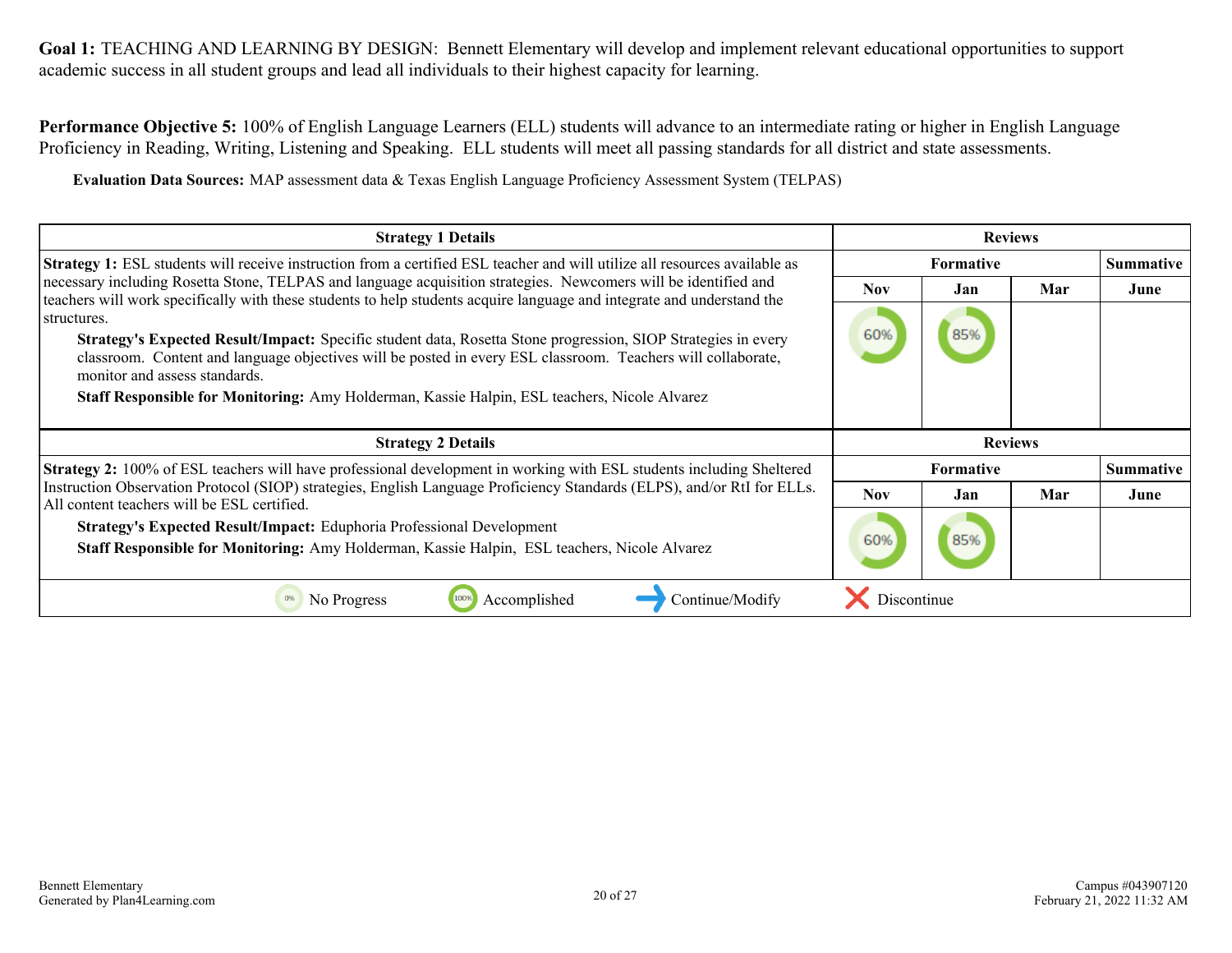**Performance Objective 6:** 100% of SPED students will achieve Individual Education Plan (IEP) goals by the end of the 2021-2022 school year. SPED students will meet all passing standards for all district and state assessments.

**Evaluation Data Sources:** IEP information, district assessments, state assessments

| <b>Strategy 1 Details</b>                                                                                                                                                                                                                              |                  | <b>Reviews</b>   |     |                  |  |
|--------------------------------------------------------------------------------------------------------------------------------------------------------------------------------------------------------------------------------------------------------|------------------|------------------|-----|------------------|--|
| Strategy 1: Homeroom teachers will partner with the Special Education lead teachers to ensure that learning for SPED                                                                                                                                   | <b>Formative</b> |                  |     | <b>Summative</b> |  |
| students occurs at a high level and that IEP goals are being met and all students are making progress on grade level TEKS.                                                                                                                             | <b>Nov</b>       | Jan              | Mar | June             |  |
| Strategy's Expected Result/Impact: SPED data, staff/teachers conferences, differentiated lesson design<br>Staff Responsible for Monitoring: Amy Holderman, Kassie Halpin, Dana Crider, Helen O'Connell, Ron<br>Khreish, Nora Trout, classroom teachers | 60%              | 70%              |     |                  |  |
| <b>Strategy 2 Details</b>                                                                                                                                                                                                                              | <b>Reviews</b>   |                  |     |                  |  |
| Strategy 2: Administrators and teachers of SPED students will participate in quarterly data meetings to ensure that SPED                                                                                                                               |                  | <b>Formative</b> |     | <b>Summative</b> |  |
| students are achieving at high levels and are making growth on district assessments and individual IEP goals.                                                                                                                                          | Nov.             | Jan              | Mar | June             |  |
| Strategy's Expected Result/Impact: quarterly data meetings, benchmark data<br>Staff Responsible for Monitoring: Amy Holderman, Kassie Halpin, Dana Crider, Helen O'Connell, Ron<br>Khreish, Nora Trout, classroom teachers                             | 60%              | 75%              |     |                  |  |
| 0%<br>No Progress<br>Continue/Modify<br>Accomplished                                                                                                                                                                                                   | Discontinue      |                  |     |                  |  |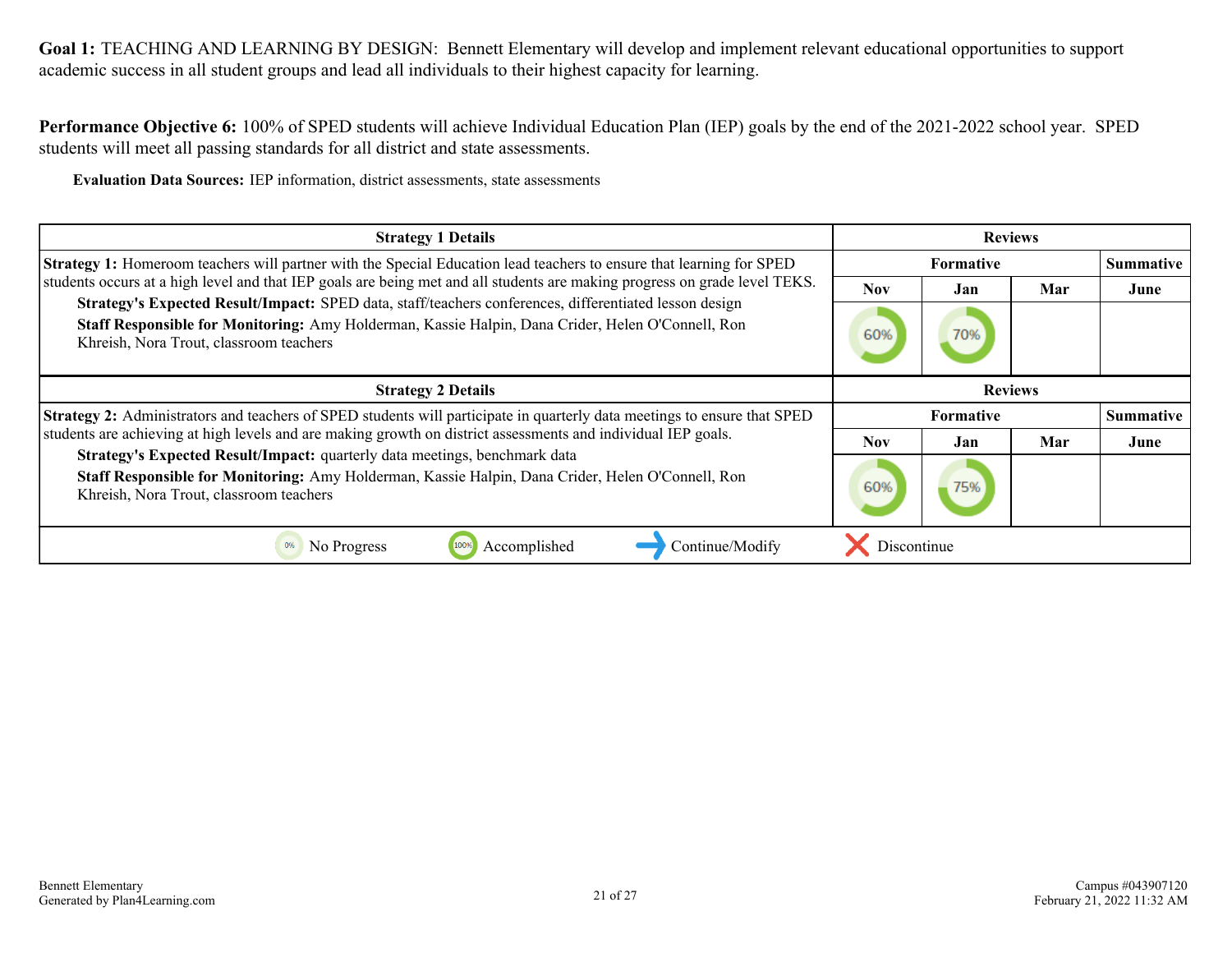**Performance Objective 7:** Teachers will ensure that 100% of ALPHA students meet or exceed projected growth during the 2021-2022 school year in all academic areas.

**Evaluation Data Sources:** MAP, STAAR, district assessments

| <b>Strategy 1 Details</b>                                                                                                                                              | <b>Reviews</b>   |                  |                |                  |
|------------------------------------------------------------------------------------------------------------------------------------------------------------------------|------------------|------------------|----------------|------------------|
| Strategy 1: 100% of all Bennett staff will have 6 hours or more of GT training.                                                                                        |                  | <b>Formative</b> |                | <b>Summative</b> |
| Strategy's Expected Result/Impact: GT compliance, CoGAT training to all K-2 teachers and strategies<br>communicated with parents through weekly school wide newsletter | <b>Nov</b>       | Jan              | Mar            | June             |
| Staff Responsible for Monitoring: Amy Holderman, Kassie Halpin, classroom teachers                                                                                     | 50%              | 60%              |                |                  |
| <b>Strategy 2 Details</b>                                                                                                                                              | <b>Reviews</b>   |                  |                |                  |
| <b>Strategy 2:</b> Teachers will refer suspected GT students for testing according to MISD policy and timelines.                                                       | <b>Formative</b> |                  |                | <b>Summative</b> |
| <b>Strategy's Expected Result/Impact: GT referrals</b>                                                                                                                 | <b>Nov</b>       | Jan              | Mar            | June             |
| Staff Responsible for Monitoring: Amy Holderman, Kassie Halpin, classroom teachers                                                                                     | 60%              | 80%              |                |                  |
| <b>Strategy 3 Details</b>                                                                                                                                              |                  |                  | <b>Reviews</b> |                  |
| <b>Strategy 3:</b> Administrators and GT teachers will participate in quarterly data meetings to ensure ALPHA students are                                             |                  | Formative        |                | <b>Summative</b> |
| achieving at high levels and meeting expected areas of growth.                                                                                                         | <b>Nov</b>       | Jan              | Mar            | June             |
| <b>Strategy's Expected Result/Impact:</b> quarterly data meetings<br>Staff Responsible for Monitoring: Amy Holderman, Kassie Halpin, teachers of ALPHA students        | 60%              | 70%              |                |                  |
| Accomplished<br>0%<br>No Progress<br>1009<br>Continue/Modify                                                                                                           | Discontinue      |                  |                |                  |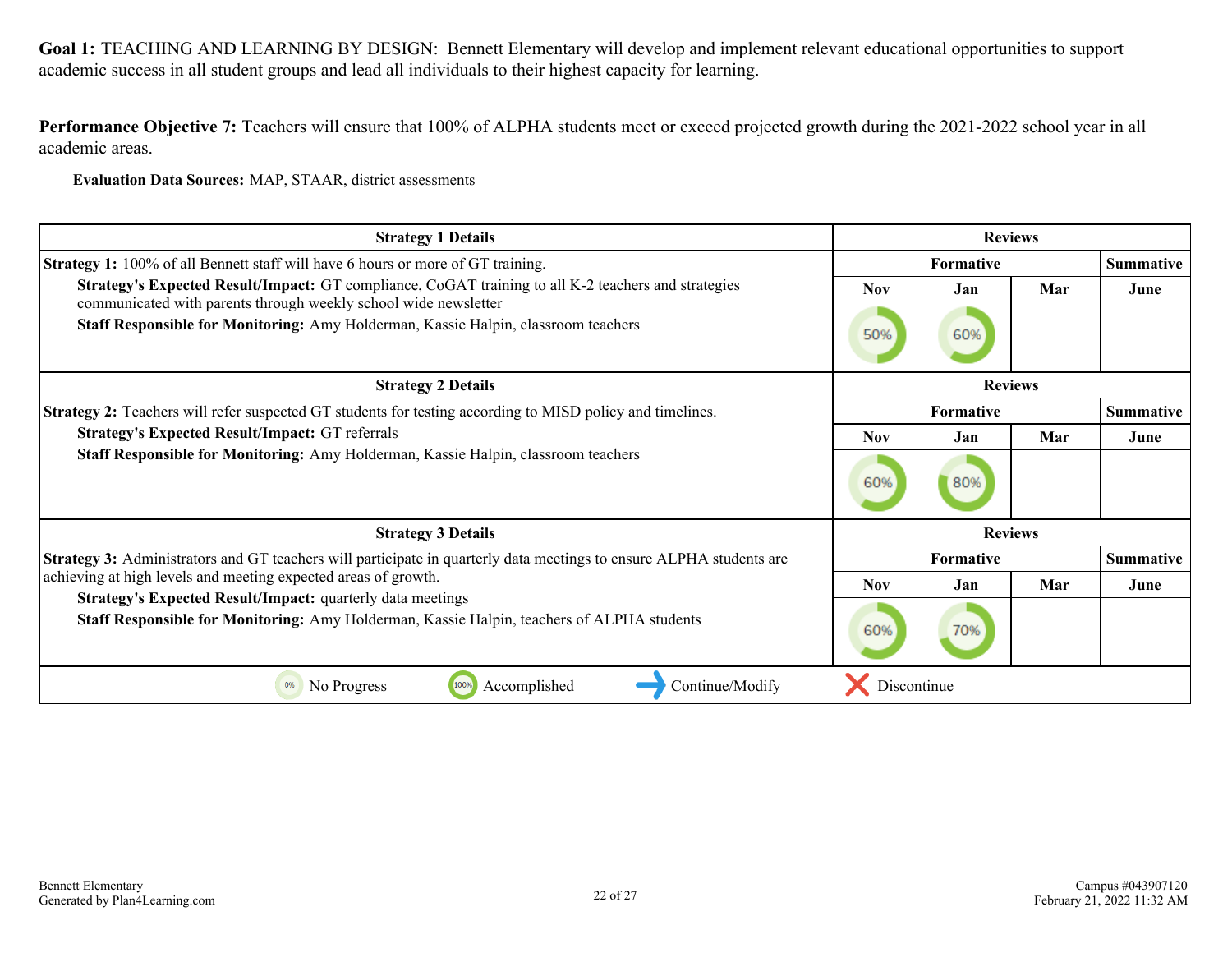**Performance Objective 8:** 100% of Bennett teachers will be compliant by earning 18 or more hours of professional development as per the MISD Professional Development Policy and will be ESL certified. Staff will additionally be challenged to join the "36 Hour PD Club" by completing 36 hours of professional development this school and will be recognized through Friday Live celebration, receiving a certificate, and on social media.

**Evaluation Data Sources:** Eduphoria, summative conferences

| <b>Strategy 1 Details</b>                                                                                                                                                                                                                | <b>Reviews</b> |                  |     |                  |
|------------------------------------------------------------------------------------------------------------------------------------------------------------------------------------------------------------------------------------------|----------------|------------------|-----|------------------|
| <b>Strategy 1:</b> Teachers will participate in all PD events relevant to instructional areas and as assigned by T-TESS appraiser.                                                                                                       |                | <b>Formative</b> |     |                  |
| Teachers will participate in PD activities including Academy, LLI Kits, MClass, Nearpod, Seesaw, Canvas, CPI, DRA2,<br>SIOP, GT, Insync, data discussions, STAAR training, Writing Workshop, vertical teams, math, science, reading, and | Nov            | Jan              | Mar | June             |
| instructional technology.                                                                                                                                                                                                                |                |                  |     |                  |
| Strategy's Expected Result/Impact: PD compliance, Eduphoria                                                                                                                                                                              | 65%            | 75%              |     |                  |
| Staff Responsible for Monitoring: Amy Holderman, Kassie Halpin, Classroom Teachers, District C&I Team                                                                                                                                    |                |                  |     |                  |
|                                                                                                                                                                                                                                          |                |                  |     |                  |
| <b>Strategy 2 Details</b>                                                                                                                                                                                                                |                | <b>Reviews</b>   |     |                  |
| Strategy 2: Administrators will conduct summative conferences for all certified teachers and evaluate PD compliance in                                                                                                                   |                | <b>Formative</b> |     | <b>Summative</b> |
| Eduphoria to ensure PD compliance occurs prior to the district cut off date.                                                                                                                                                             | <b>Nov</b>     | Jan              | Mar | June             |
| Strategy's Expected Result/Impact: 100% participation in summative conferences                                                                                                                                                           |                |                  |     |                  |
| Staff Responsible for Monitoring: Amy Holderman and Kassie Halpin                                                                                                                                                                        | 15%            | 60%              |     |                  |
|                                                                                                                                                                                                                                          |                |                  |     |                  |
| Continue/Modify<br>0%<br>No Progress<br>Accomplished                                                                                                                                                                                     | Discontinue    |                  |     |                  |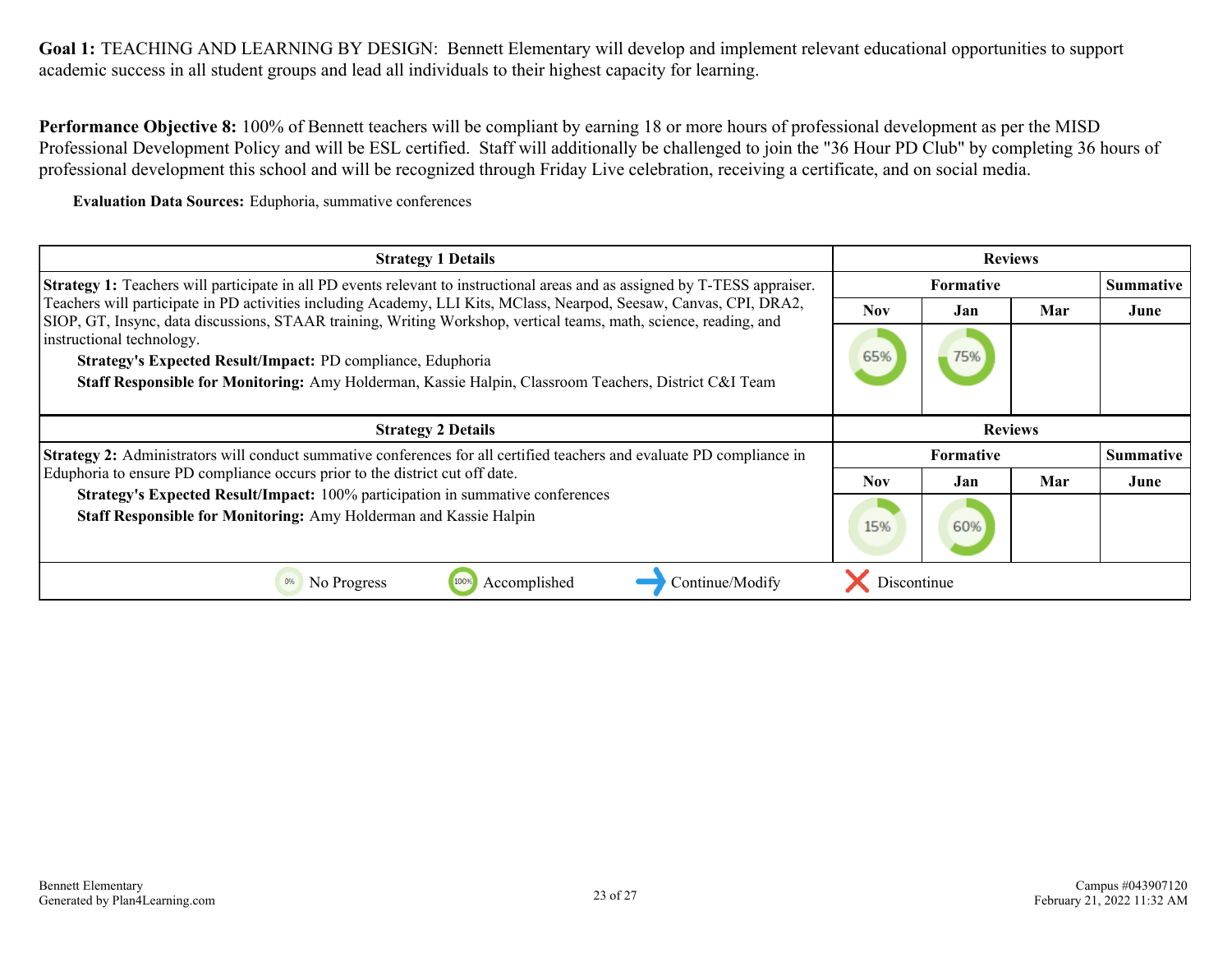<span id="page-23-0"></span>**Goal 2:** SAFE AND COLLABORATIVE CULTURE: We will provide a safe and positive environment to establish a transparent, open, honest, and trusting relationship where parents, students, teachers and staff are valued as well as equip all members with strategies necessary to face any challenge.

**Performance Objective 1:** Discipline referrals to the office in regards to inappropriate physical contact, verbal and/or written threats, and safety violations will decrease by 10%.

**Evaluation Data Sources:** Total number of discipline referrals in the office

| <b>Strategy 1 Details</b>                                                                                                                                                          | <b>Reviews</b> |                  |      |                  |
|------------------------------------------------------------------------------------------------------------------------------------------------------------------------------------|----------------|------------------|------|------------------|
| <b>Strategy 1:</b> The Bennett learning community will continue to implement the "Live Kind - Today, Tomorrow, and Forever.                                                        |                | Formative        |      | <b>Summative</b> |
| 3.0" district initiative. Students will make a commitment to living a kind life and practice showing random acts of kindness.                                                      | <b>Nov</b>     | Jan              | Mar  | June             |
| Students will participate in a "Kindness Banner" in the main hallway showing the ways that kindness is growing across our<br>campus.                                               |                |                  |      |                  |
| Strategy's Expected Result/Impact: We will continue to "Live Kind" as a way we do business at Bennett. Staff                                                                       | 65%            | 85%              |      |                  |
| will recognize students with "Positive Office Referrals." Students that earn a "Positive Office Referral" will get to                                                              |                |                  |      |                  |
| call home, have their picture taken, and celebrated with administration.                                                                                                           |                |                  |      |                  |
| Staff Responsible for Monitoring: Amy Holderman, Kassie Halpin, Angie Stallbaumer, Christie Thompson, all<br>Bennett staff and teachers                                            |                |                  |      |                  |
|                                                                                                                                                                                    |                |                  |      |                  |
| <b>Strategy 2 Details</b>                                                                                                                                                          |                | <b>Reviews</b>   |      |                  |
| Strategy 2: Bennett Administration and PTO will host a Principal's Coffee focused on continuing to grow our transparency                                                           |                | Formative        |      | <b>Summative</b> |
| and understanding of our diverse campus. The Bennett Administration will also host "Brown Bag Lunches" inviting parents                                                            | <b>Nov</b>     | Jan              | Mar  | June             |
| to join the administration for lunch, ask questions, and share compliments and concerns.                                                                                           |                |                  |      |                  |
| Strategy's Expected Result/Impact: Parental support through "Live Kind - Today, Tomorrow, and Forever 3.0"                                                                         | 100%           | 100%             | 100% |                  |
| Staff Responsible for Monitoring: Amy Holderman and Kassie Halpin                                                                                                                  |                |                  |      |                  |
| <b>Strategy 3 Details</b>                                                                                                                                                          |                | <b>Reviews</b>   |      |                  |
| Strategy 3: Bennett homeroom teachers will recognize the "Bears of the Month" at monthly Bennett Friday Live                                                                       |                | <b>Formative</b> |      | <b>Summative</b> |
| assemblies to honor positive student behaviors. "Creed Winners" will also be recognized as the two students from the grade<br>level best exemplifying all that Bennett stands for. | <b>Nov</b>     | Jan              | Mar  | June             |
| Strategy's Expected Result/Impact: Monthly recognition assemblies                                                                                                                  |                |                  |      |                  |
| Staff Responsible for Monitoring: Amy Holderman, Kassie Halpin, Christie Thompson, and all classroom                                                                               | 50%            | 70%              |      |                  |
| teachers                                                                                                                                                                           |                |                  |      |                  |
|                                                                                                                                                                                    |                |                  |      |                  |
| No Progress<br>100%<br>Accomplished<br>Continue/Modify<br>0%                                                                                                                       | Discontinue    |                  |      |                  |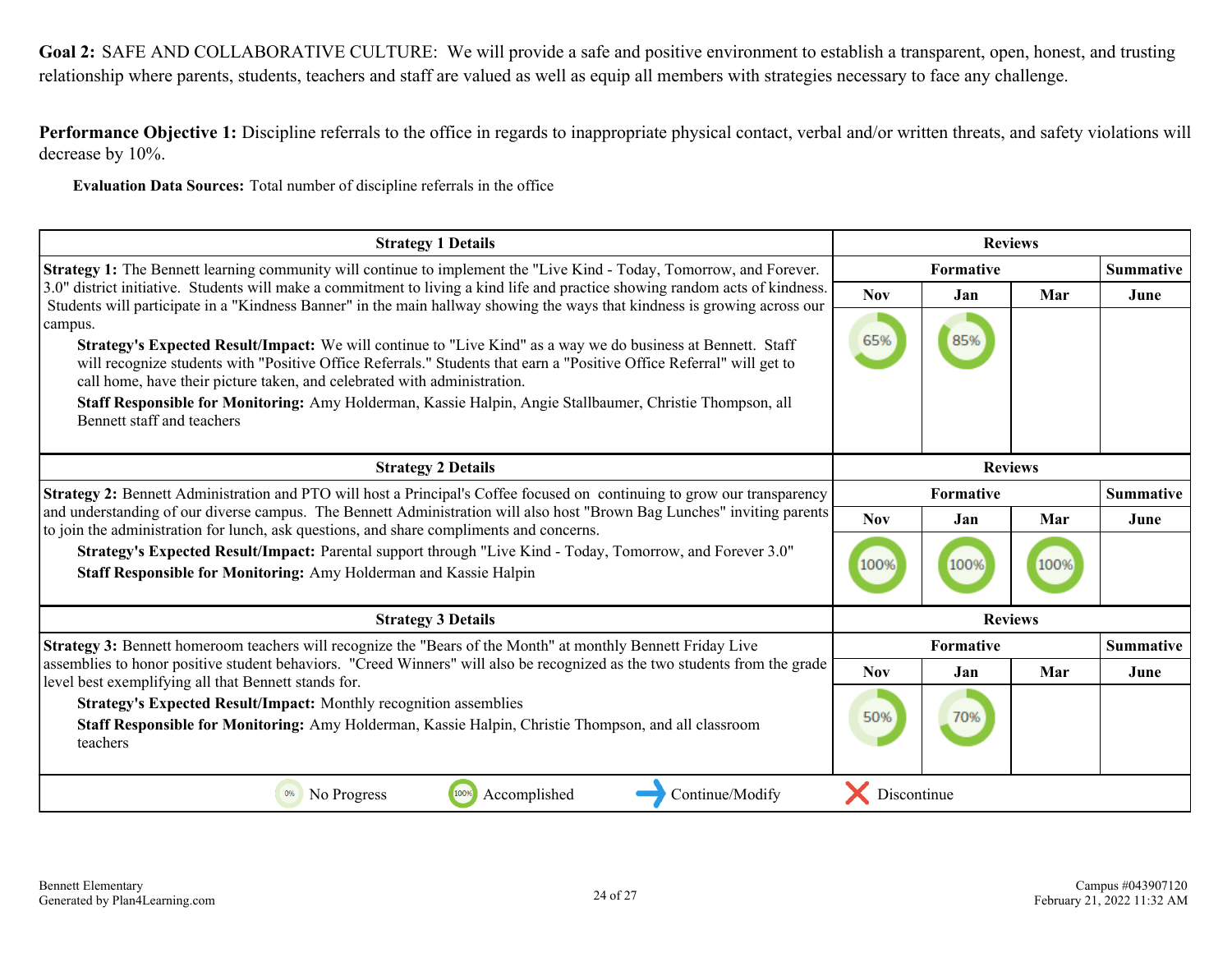Goal 2: SAFE AND COLLABORATIVE CULTURE: We will provide a safe and positive environment to establish a transparent, open, honest, and trusting relationship where parents, students, teachers and staff are valued as well as equip all members with strategies necessary to face any challenge.

**Performance Objective 2:** Bennett staff will partner with the PTO to plan and implement three campus wide events that serve to build and promote positive home-school relationships.

**Evaluation Data Sources:** Three campus-wide events occur in which 95% of campus staff participates

| <b>Strategy 1 Details</b>                                                                                                                                        | <b>Reviews</b> |                  |      |                  |
|------------------------------------------------------------------------------------------------------------------------------------------------------------------|----------------|------------------|------|------------------|
| Strategy 1: Teachers will attend and participate in our PTO Sponsored BINGO Night and encourage attendance and                                                   | Formative      |                  |      | <b>Summative</b> |
| student participation.                                                                                                                                           | <b>Nov</b>     | Jan              | Mar  | June             |
| <b>Strategy's Expected Result/Impact: campus events occur</b><br>Staff Responsible for Monitoring: Amy Holderman, Kassie Halpin, Tanya Banse, classroom teachers | 45%            | 100%             | 100% |                  |
| <b>Strategy 2 Details</b>                                                                                                                                        | <b>Reviews</b> |                  |      |                  |
| <b>Strategy 2:</b> Teachers will sponsor and/or attend a PTO Sponsored school-wide dance.                                                                        |                | <b>Formative</b> |      | <b>Summative</b> |
| Strategy's Expected Result/Impact: campus events occur                                                                                                           | <b>Nov</b>     | Jan              | Mar  | June             |
| Staff Responsible for Monitoring: Amy Holderman, Kassie Halpin, Tanya Banse, classroom teachers                                                                  | 40%            | 55%              |      |                  |
| 0%<br>Accomplished<br>Continue/Modify<br>No Progress<br>100%                                                                                                     | Discontinue    |                  |      |                  |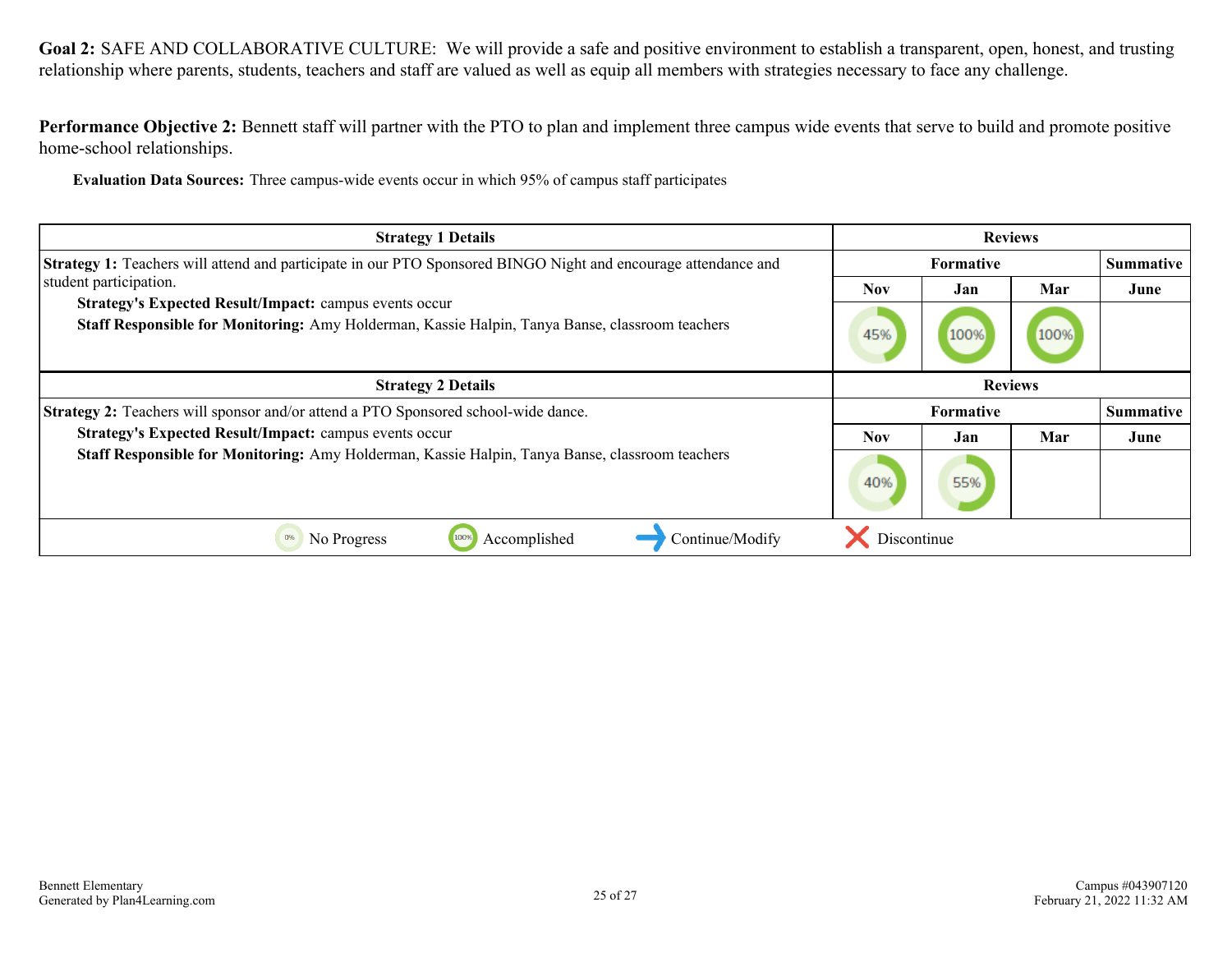**Goal 2:** SAFE AND COLLABORATIVE CULTURE: We will provide a safe and positive environment to establish a transparent, open, honest, and trusting relationship where parents, students, teachers and staff are valued as well as equip all members with strategies necessary to face any challenge.

**Performance Objective 3:** Homeroom teachers will conduct 1st 9 week parent conferences with 100% face-to-face participation.

**Evaluation Data Sources:** Parent conference forms turned into appraiser

| <b>Strategy 1 Details</b>                                                                                        | <b>Reviews</b> |                  |      |                  |
|------------------------------------------------------------------------------------------------------------------|----------------|------------------|------|------------------|
| <b>Strategy 1:</b> Teachers will conduct parent conferences during the 1st 9 weeks window between October 26-30. |                | <b>Formative</b> |      | <b>Summative</b> |
| Strategy's Expected Result/Impact: Conferences occurring, positive feedback from parents                         | Nov            | Jan              | Mar  | June             |
| Staff Responsible for Monitoring: Amy Holderman, Kassie Halpin, classroom teachers                               |                | 100%             | 100% |                  |
| Continue/Modify<br>1009<br>Accomplished<br>No Progress                                                           | Discontinue    |                  |      |                  |